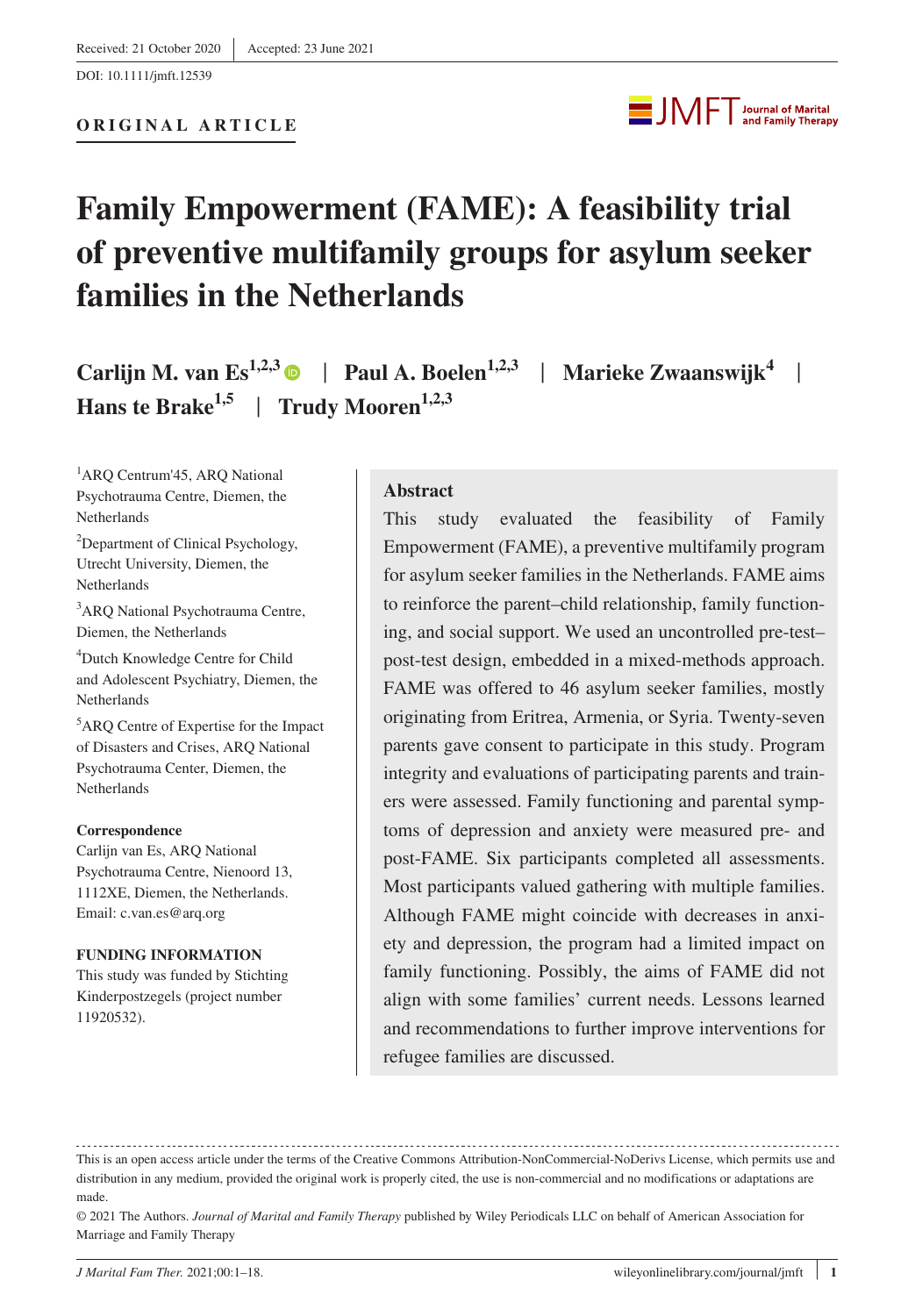## **<sup>2</sup> |** JOURNAL OF MARITAL AND FAMILY THERAPY **INTRODUCTION**

In January 2020, over 27,000 refugees and asylum seekers resided in reception centers, asylum centers, and family locations in the Netherlands. Approximately a quarter of this group were minors under the age of 18, the majority of whom arrived in the Netherlands with at least one parent (Centraal Orgaan opvang asielzoekers, 2020). The lives of these families can be put under considerable pressure as a result of adverse past events in combination with continuous stressors linked to the post-migration environment, such as insecurities concerning status, family reunification, social isolation, finances, and finding housing (Fazel et al., 2012; Utržan & Wieling, 2020).

A refugee is defined by the United Nations High Commissioner for Refugees (UNHCR) as "any person who owing to well-founded fear of being persecuted for reasons of race, religion, nationality, membership of a particular social group or political opinion, is outside the country of his/her nationality and is unable or, owing to such fear, is unwilling to avail him/herself of the protection of that country; or who, not having a nationality and being outside the country of his/her former habitual residence as a result of such events, is unable or, owing to such fear, is unwilling to return to it" (p. 121), whereas an asylum seeker is defined as "an individual who is seeking international protection. In countries with individualized procedures, an asylum-seeker is someone whose claim has not yet been finally decided on by the country in which the claim is submitted" (p. 118) (UNHCR, 2013). In 2019, approximately 30,000 persons applied for asylum in the Netherlands, most of whom originated from Syria (18%), Eritrea (8%), and Nigeria (7%) (Immigration & Naturalisation Service, 2019). In the Netherlands, asylum seeker families are located in asylum centers until their asylum application is granted or rejected. If the application is rejected, families are placed in a family location, where they are prepared for deportation.

The adjustment of children after adverse events can be influenced by the parent–child relationship (El-Khani et al., 2020; Fazel & Betancourt, 2018). Refugee and asylum seeker parents are at risk of developing stress-related symptoms, and mental health problems can undermine their parenting skills, the parent–child relationship, and family functioning (Sangalang et al., 2017; Van Ee et al., 2016). Moreover, these parents are often forced to leave their social support networks behind, causing feelings of loneliness and isolation (Stewart et al., 2015). A well-functioning parent–child relationship, family system, and social support system can play an important protective role in families' adjustment after hardship (Betancourt & Khan, 2008; El-Khani et al., 2020; Fazel & Betancourt, 2018).

Family interventions can be an important means to prevent the negative impact of resettlementrelated adversity. However, studies in this area have been scarce (Slobodin & de Jong, 2015). There is some evidence that family-focused interventions for families exposed to trauma and displacement can have a positive impact on mental health utilization, social support, family hardiness, parental involvement, children's problem behavior, emotion regulation, and family functioning (Asen, 2002; Ballard et al., 2017; El-Khani et al., 2020; Weine et al., 2003, 2008). However, the scarcity of studies evaluating family-focused interventions limits the possibility to draw clear conclusions on their effectiveness (Slobodin  $\&$  de Jong, 2015). The studies that have been conducted emphasized the importance of cultural and contextual adaptations when offering programs to families in the context of trauma and resettlement. For instance, by offering program by facilitators who are refugees themselves (Weine et al., 2008) or by using examples relevant to the context of the participating families (El-Khani et al., 2020).

To prevent the occurrence or deterioration of mental health problems and to reinforce the parent– child relationship, family functioning, and social support for families, the secondary preventive multifamily program Family Empowerment (FAME) was developed (Mooren & Bala, 2016). FAME was developed specifically for families residing in asylum centers and living locations in the Netherlands.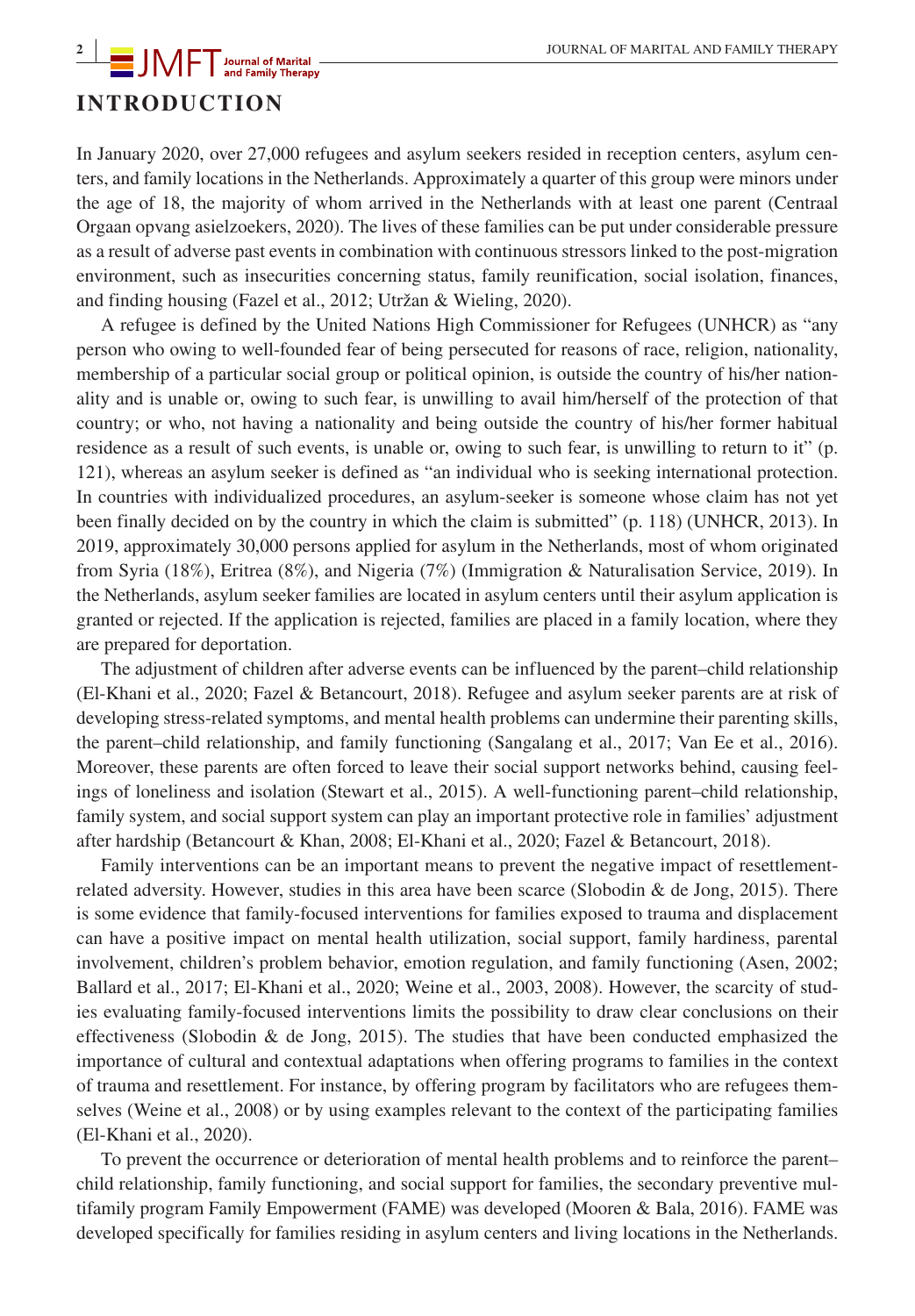

The development of FAME is based on 10 years of experience with offering multifamily groups for refugee families at a psychotrauma center. Experiences with offering FAME at an asylum center have been used to strengthen the manual (Mooren & Bala, 2016). The development of the FAME manual has been in line with the cycle for developing and evaluating preventive programs for refugee families as proposed by Weine (Van Es et al., 2019; Weine, 2011).

During FAME, multiple families facing similar difficulties are brought together, allowing families to share experiences, to offer and receive mutual support and feedback, and to learn about different perspectives. FAME aims to strengthen parental competence and resilience. A key concept is mentalization, the ability to reflect upon and understand the state of mind of yourself and the other (Allen et al., 2008; Bateman & Fonagy, 2013). Although opinions about the parent–child relationship, parenting styles, and family functioning are often culturally bound, several universal ideas concerning the importance of sensitivity and responsiveness exist. For example, being attentive and responsive to the needs of a child is considered as beneficial to children worldwide (Mooren & Bala, 2016; Rohner, 2004; Van IJzendoorn & Sagi-Schwartz, 2008). FAME aims to address such universal concepts in a culturally sensitive way.

During FAME, families gather for approximately eight weekly sessions. Each session has a similar structure: an energizing activity, activities focused on the main theme of that session, and closure, for example by reflecting on the session and/or practicing with relaxation exercises. The program protocol is described in detail elsewhere (Mooren & Bala, 2016; Van Es et al., 2019).

Deviations from the protocol often occur when a intervention program is applied in a naturalistic setting (Kösters et al., 2017). Program integrity, the extent to which the program is implemented as intended, can affect the treatment outcome (Kösters et al., 2017; Carroll et al., 2007). The current study aims to evaluate the feasibility of FAME when delivered in a naturalistic setting by studying (a) four dimensions of program integrity (adherence to the intervention, exposure to the intervention, quality of delivery, and participant responsiveness); (b) evaluations of FAME by participants and trainers; and (c) whether FAME coincided with decreases in symptoms of anxiety and depression, and improvements in family functioning. This pilot intervention study is an important step in the development of FAME before conducting trials at other locations and in other contexts (Weine, 2011).

## **METHODS**

## **Design**

The current study is a mixed-methods pre-test–post-test feasibility trial. A self-constructed program integrity list, semi-structured individual and group interviews, a focus group, and standardized questionnaires were used. The study protocol has been published in a peer-reviewed journal (Van Es et al., 2019). Ethical approval was obtained from the Medical Research Ethics Committee of of the Leiden UniversityMedical Centre (P17.268).

## **Participants**

Trainers offered FAME at one Dutch asylum center and two family locations between November 2018 and July 2019. Per location, two treatment groups were started (six groups in total). Families were excluded from participation in FAME if a family member was not able to function in a group or was unlikely to benefit from participation, for example, as a result of severe psychiatric illness (e.g.,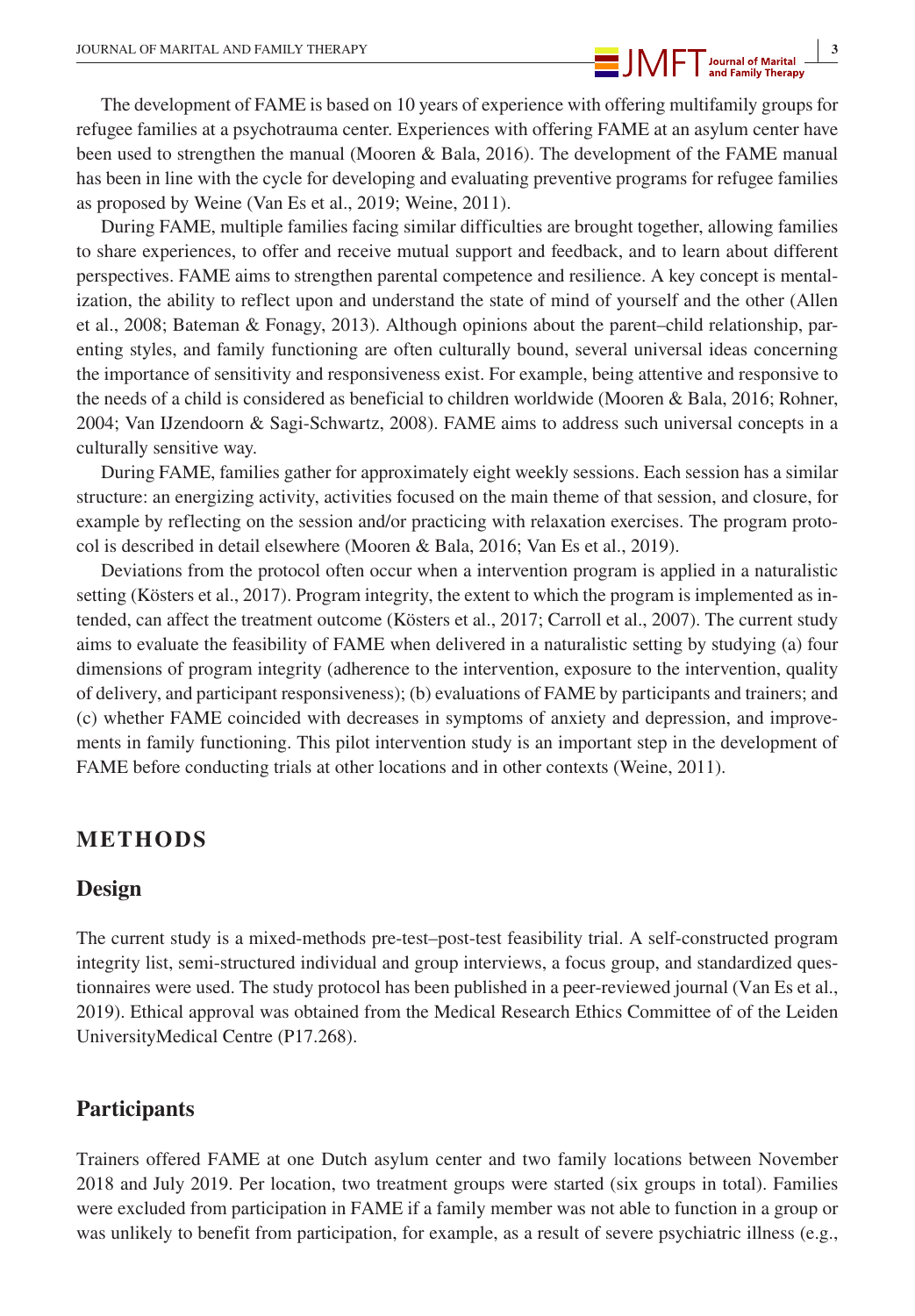psychosis). No one met this exclusion criterion. All parents who took part in at least one session of FAME were invited to participate in the study.

## **Procedure**

Asylum centers and family locations were selected based on convenience sampling. Families with a similar cultural background and language were invited for an introduction session of FAME through flyers. In addition, researchers and/or local professionals visited families to offer information on FAME and to invite them to an introduction session. During this session, trainers explained several aspects of FAME, such as the frequency and the structure of sessions and mutual expectations of trainers and families. An overview of themes and aims for each session of FAME can be found in the study protocol (Van Es et al., 2019). Finally, researchers offered verbal and written information on the study.

Parents who were interested in taking part in the study were invited for an appointment at their home or in a quiet room for the completion of pre-test measures  $(t_1, \text{ see Table 1})$ . Written informed consent was obtained. After the final session of FAME, the final assessment took place  $(t_3)$ . If it was not possible to make individual appointments, researchers handed out questionnaires to the group of families and conducted semi-structured group interviews. Interviews were audio-taped and transcribed verbatim or minutes were taken. During each assessment, a researcher and a (telephone) interpreter were present.

Before each session of FAME, trainers visited the families to remind them of the session. The groups were open, meaning that when appropriate, a new family could join the group. Professional interpreters were present at each session. Program integrity lists were filled in by researchers or students during each session of FAME  $(t_2)$ . All assessors were trained in administering the program integrity list.

After all FAME groups were completed, (co-)trainers took part in a focus group. They gave verbal consent for the audio-recording and use of the focus group data for the study. The audio-recording was transcribed verbatim.

|                                |                   | Time point     |       |       |  |
|--------------------------------|-------------------|----------------|-------|-------|--|
|                                | <b>Respondent</b> | t <sub>1</sub> | $t_2$ | $t_3$ |  |
| Demographics                   | Parent            | X              |       | X     |  |
| Feasibility                    |                   |                |       |       |  |
| Program integrity list         | Researcher        |                | X     |       |  |
| Semi-structured interview      | Parent            | X              |       | X     |  |
| Therapeutic alliance (CSRS)    | Parent            |                | X     |       |  |
| Focus group                    | Trainer           |                |       | X     |  |
| Family functioning & distress  |                   |                |       |       |  |
| Family functioning (SCORE-15)  | Parent            | X              |       | X     |  |
| Depression and anxiety (PHQ-4) | Parent            | X              |       | X     |  |

**TABLE 1** Assessment schedule of Family Empowerment (FAME) feasibility trial

*Note: t*<sub>1</sub>: Pre-FAME, *t*<sub>2</sub>: During FAME, *t*<sub>3</sub>: Post-FAME.

Abbreviations: CSRS, child session rating scale; PHQ-4, patient health questionnaire for depression and anxiety; SCORE-15, systemic clinical outcome and routine evaluation.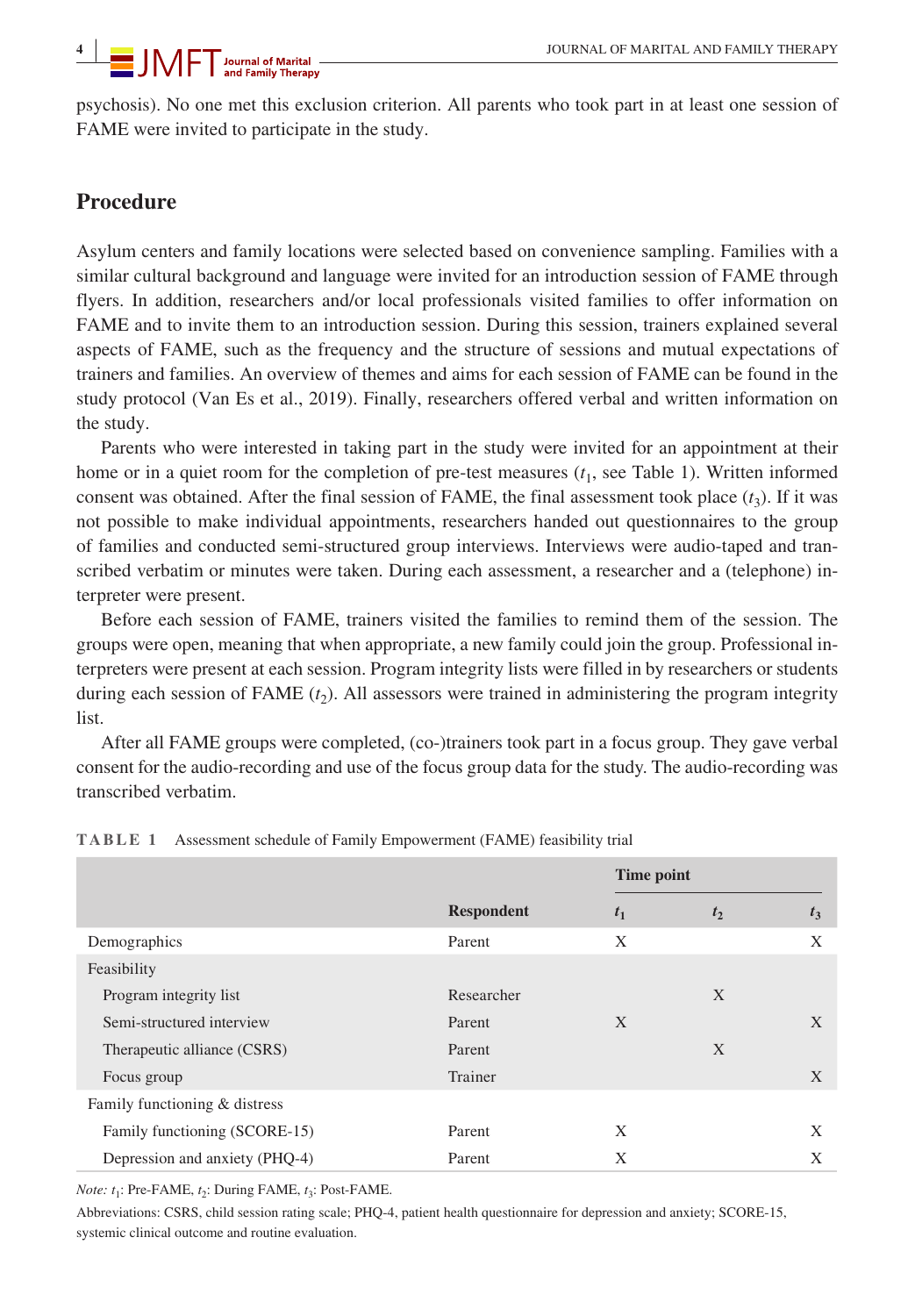

Several adaptations were made to the study protocol published earlier (Van Es et al., 2019). Firstly, the Emotional Availability Scale (EAS), an observational instrument assessing the quality of the parent–child relationship at baseline (Biringen, 2008), was not used. As parents were hesitant to give permission to record a videotape, it was decided not to conduct this measurement in order to reduce attrition. Secondly, the proposed measurements with children proved unworkable as children often did not attend the sessions. Thirdly, we noticed that, due to the language barrier, the adult version of the Session Rating Scale (SRS) and the Outcome Rating Scale took a lot of time and effort to fill in. Therefore, we decided to use the child version of the SRS (CSRS), which is a more visual measure for therapeutic alliance.

## **Team and team resources**

Our team of trainers consisted of three lead trainers and two co-trainers. At one location, local professionals followed a 1-day FAME-course provided by the leading trainers to become co-trainers. One local professional and one researcher functioned as co-trainers and, as such, delivered parts of FAME together with the lead trainers. Each session was prepared based on the FAME protocol and reflected on afterward. Trainers took part in several supervision sessions led by a trained therapist who had experience with multifamily therapy, during which challenges faced when implementing FAME and possible solutions were discussed.

## **Measures**

The scheduling of assessments is displayed in Table 1.

## Demographics

Researchers registered the following demographics of the participants: age, gender, country of origin, time since arrival in the Netherlands, and number of family members. Demographics were collected prior to FAME or post-FAME if a participant did not participate in pre-FAME measurements.

## Program feasibility

Program feasibility was studied by using a program integrity list, the CSRS, interviews, a focus group, and standardized questionnaires. To evaluate program integrity, a list was constructed and completed by a researcher during each FAME session  $(t_2)$ . It was based on four dimensions of program integrity (Carroll et al., 2007): (a) *Adherence*: assessors rated components of the protocol as executed (*yes*) or not executed (*no*), and the percentage of activities that was executed according to protocol was calculated; (b) *Exposure*: the presence of families, the total number of sessions, and the duration of each session; (c) *Quality of delivery*: during each session, assessors rated whether trainers applied therapeutic skills and competences specific to FAME (*yes*, *sometimes*, *no*, or *not applicable*); and (d) *Participant responsiveness*: during each session, assessors rated the approximate percentage of time that positive interactions (e.g., laughter) took place and rated active participation for each participant on a scale of 0 (*not active*) to 100 (*very active*).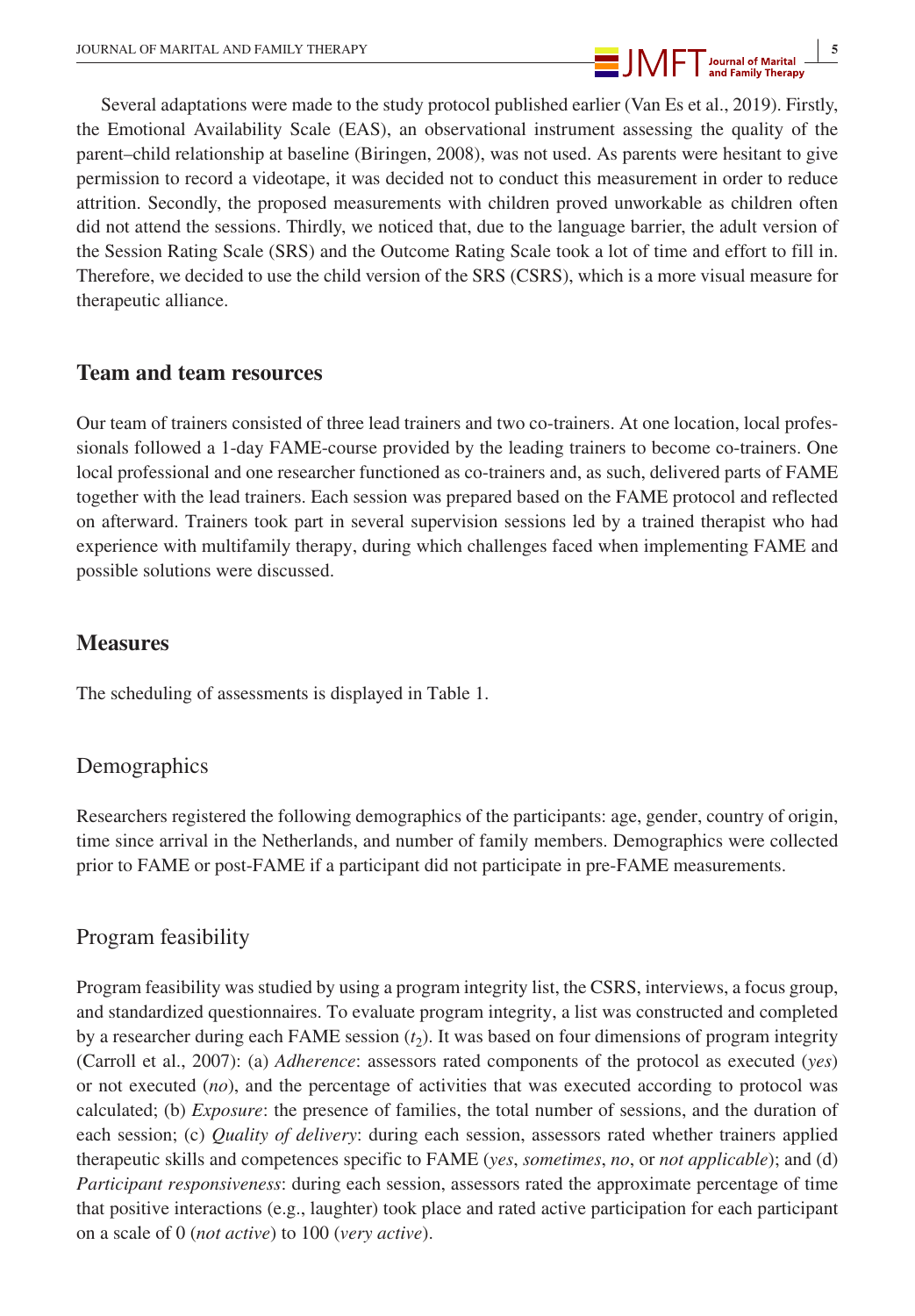# **19 IN REPLACE SERVING MARITAL AND FAMILY THERAPY**<br> **19 IN REPLACE AND FAMILY THERAPY**<br> **19 IN REPLACE AND FAMILY THERAPY**

To assess therapeutic alliance, the visual analogue Child version of the SRS was filled in by parents. The four single-item subscales of the CSRS include: (a) respect and understanding; (b) relevance of goals and topics; (c) client–practitioner fit; and (d) overall alliance. The subscales scores range from 0 to 10, and the total score is calculated by adding up the subscale scores (range 0–40). A higher score indicates a better therapeutic alliance. A total score below 36, or a score below nine on a scale, indicates a perceived problem in the therapeutic alliance. The SRS has adequate validity and high feasibility (Duncan et al., 2003). Duncan et al., (2003) reported a Cronbach's coefficient alpha of .88 for six administrations to 70 participants ( $N = 420$ ) randomly selected from an outpatient mental health counseling agency.

Semi-structured interviews were used to explore parents' evaluations of FAME. Prior to FAME  $(t_1)$ , expectations concerning FAME were explored. After FAME  $(t_3)$ , participants' evaluations of the usefulness and acceptability of the program were evaluated. Furthermore, we explored whether participants felt that FAME had impacted the parent–child relationship, social support, and coping strategies. Finally, a focus group interview with FAME (co-)trainers took place after all groups were completed  $(t<sub>3</sub>)$ , during which program integrity, usefulness, and acceptability of FAME were discussed.

## Family functioning and distress

To further understand the acceptability of FAME, we investigated whether FAME coincides with an improvement in family functioning and decreases in symptoms of anxiety and depression in participating parents. The Dutch version of the Systemic Clinical Outcome and Routine Evaluation (SCORE-15) (Stratton et al., 2010) was used to measure family functioning. This self-report questionnaire includes 15 items (e.g., "When one of us is upset they get looked after within the family"). Scores can be calculated on three dimensions (strength and adaptability, overwhelmed by difficulties, and disrupted communication); the total score offers an index of overall problems concerning family functioning. The questionnaire has good construct validity and is sensitive to change (Hamilton et al., 2015; Stratton et al., 2014).

To measure the severity of parental symptoms of depression and anxiety, the four-item Patient Health Questionnaire for Depression and Anxiety (PHQ-4) was used. Each item (e.g., "Feeling down, depressed, or hopeless") is rated on a scale from 0 (*not at all*) to 3 (*nearly every day*). The total score ranges from 0 to 12, with categories of psychological distress being none (0–3), mild (3–5), moderate (6–8), and severe (9–12). In addition, anxiety and depression subscale scores can be calculated. On each subscale, a score of  $\geq 3$  is considered positive for screening purposes. The PHQ-4 is a very brief and well-validated questionnaire. It is considered suitable for a diverse group of refugees (Kliem et al., 2016). As the SCORE-15 and PHQ-4 are not translated to all languages, professional interpreters translated the questionnaire and answered any questions that arose.

## **Data analysis**

## Qualitative data

Minutes and transcriptions of the semi-structured interviews and focus group were analyzed using MAXQDA 10 (VERBI). The data were analyzed using the General Inductive Approach (Thomas, 2003). Specific text fragments that were linked to the study aims were identified and labeled to create categories. Subsequently, overlap between and redundancy of the categories were reduced, and the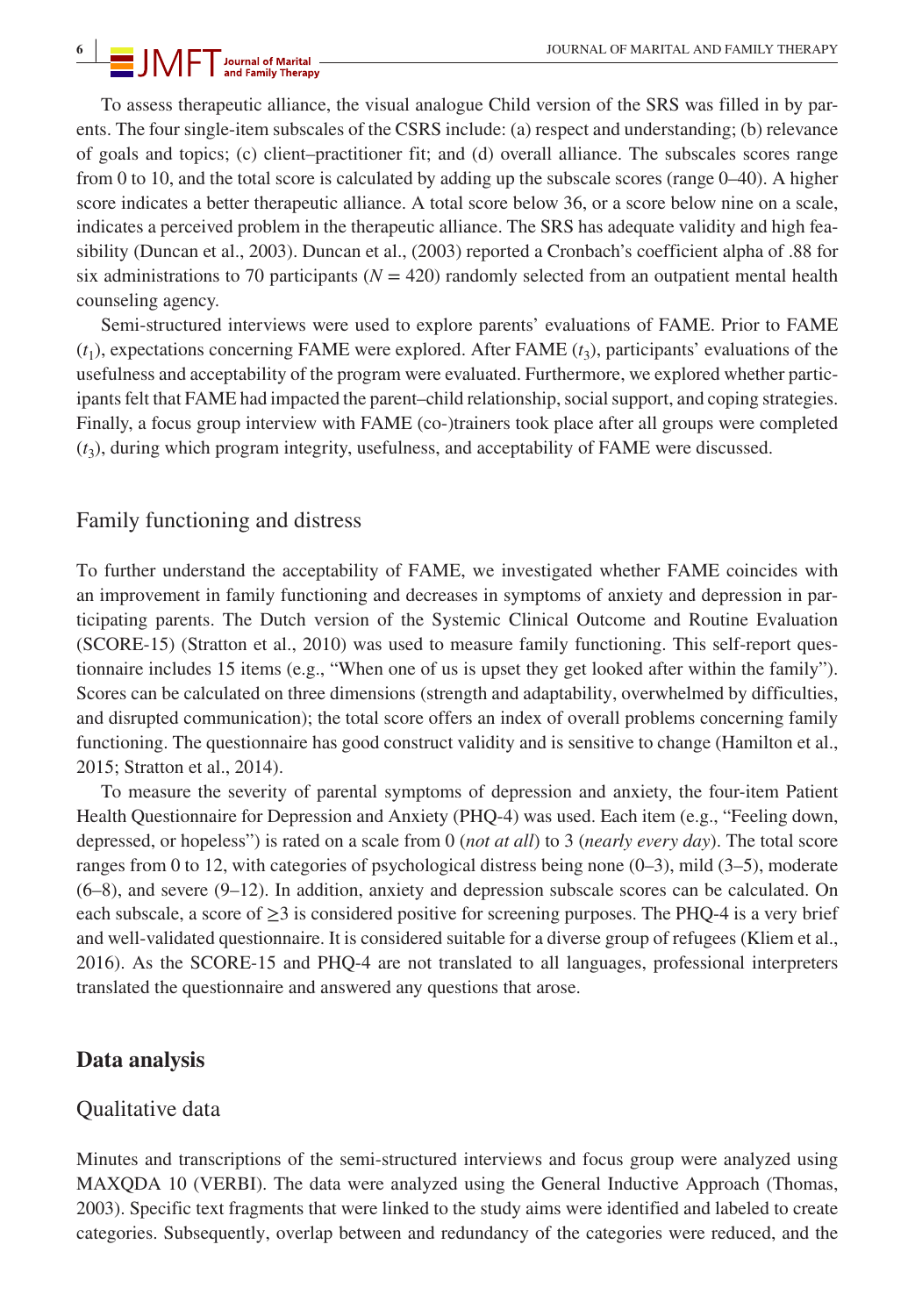**1000 BY AN ART ALLAND FAMILY THERAPY 1000 BY A 4000 BY AN ART AND THE APPENDIX CONTACT AND RELATIONS AND THERAPY** 

remaining categories were described. This procedure was conducted independently by two researchers (CvE and TM) and subsequently discussed to increase the reliability of the analysis. The analysis resulted in outcome categories that represent the most important themes.

## Quantitative data

Descriptive statistics of the four program integrity dimensions were calculated using SPSS 23 (IBM Statistics). To investigate whether participants showed significant improvements on the PHQ-4 and SCORE-15, the Reliable Change Index (RCI), as proposed by Jacobson and Truax (1992), was calculated. The following formula was used:  $t3 - t/\sqrt{S_{\text{diff}}S_{\text{diff}}}$  is calculated using the intraclass correlation coefficient of the questionnaires and the standard deviation of the pre-FAME scores. The intraclass correlation coefficient of the SCORE-15 is .91 (Hamilton et al., 2015), and the intraclass correlation coefficient of the PHQ-4 is .83 (Kim et al., 2021). A calculated RCI larger than |1.96| indicates a clinically reliable change with 95% certainty.

In line with the manual, we allowed one missing item on the SCORE-15. If one item was missing, the subscales and total scores were calculated by multiplying the average score of the other items with the number of items on the subscale or total score. No missing items were allowed on the PHQ-4. As not all participants filled in all questionnaires and questions, the number of respondents varies throughout the study. When percentages are reported, they apply to the number of participants answering that specific question or questionnaire.

## **RESULTS**

## **Descriptive statistics**

Six groups of FAME were conducted, including one group with participants from Armenia (Armenian speaking), two groups with participants from Eritrea and Ethiopia (Tigrinya/Amharic speaking), one group with participants from Syria and Iran (Arabic), and two groups with participants from North Africa (English, French, and Arabic speaking). The latter group was conducted by the trainer in English and French and translated to Arabic by an interpreter. In total, 46 families (42 mothers, 6 fathers, and 43 children) joined at least one session of FAME. Of the 48 parents, 27 gave consent for participating in the study. This study presents the data of the parents who gave consent. Reasons for not participating were diverse (see Table 2). For example, families consisting of a mother and a baby were not able to answer all questions concerning family functioning. Two groups did not participate in post-FAME measurements because the groups did not continue after the introduction session. Local professionals did not give permission to interview the participants to explore why they did not want to continue. They explained that the participants experienced too much stress concerning their asylum procedure and living situation, and they did not want to add to their burden. Table 3 reports the demographics of the participants. Six participants completed pre- as well as post-FAME measurements. The qualitative and quantitative data of these participants are described in detail in the "Evaluation by Participants" section.

Table 4 reports the group means and standard deviations of the PHQ-4 and SCORE-15 at baseline. The anxiety subscale score suggests an increased risk of anxiety. The total score indicates that, on average, participants who completed the baseline assessment experienced moderate levels of psychological distress. The SCORE-15 scores indicate few problems with "Strengths and adaptability" and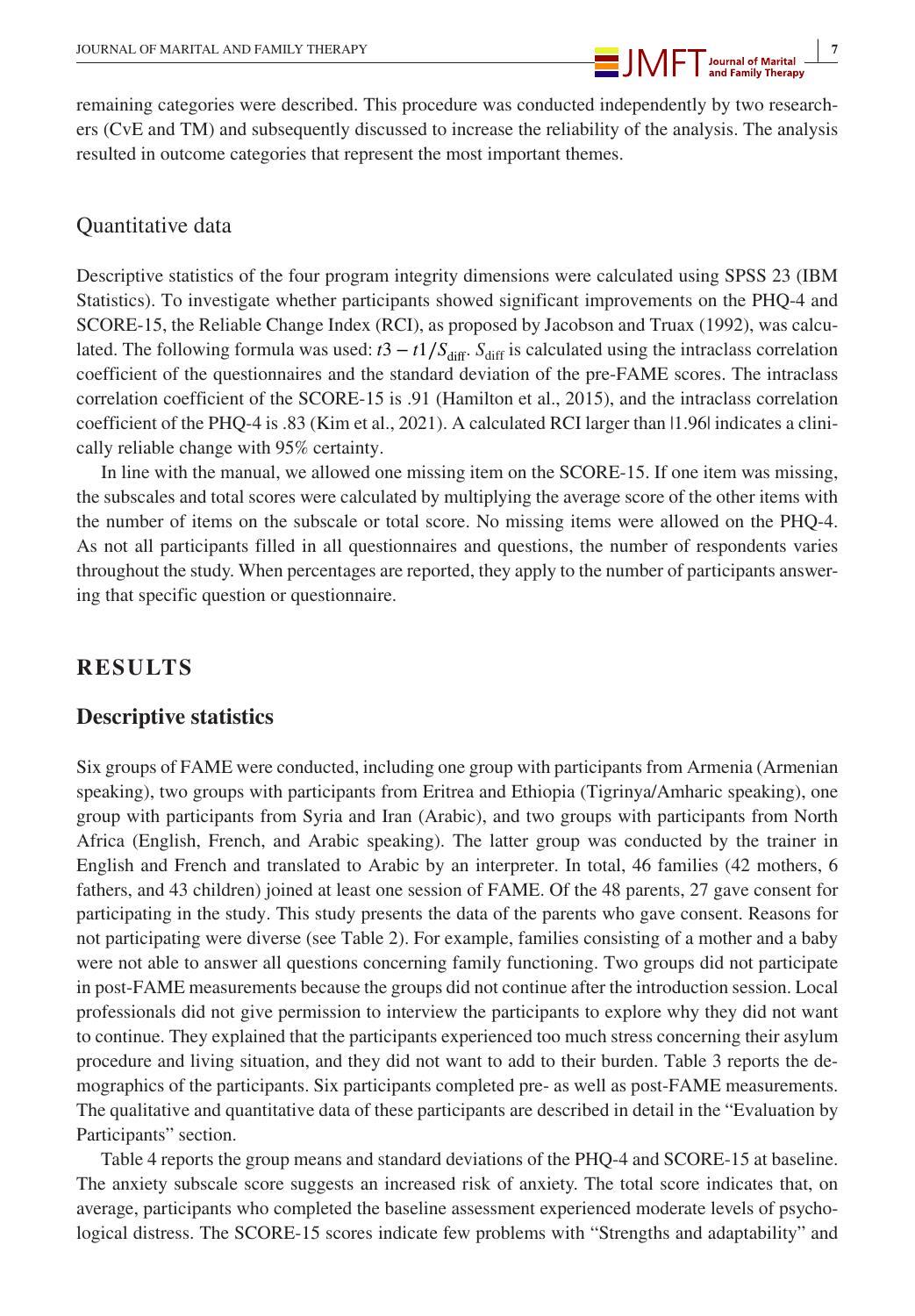## **19 COURNAL OF MARITAL AND FAMILY THERAPY**<br>**8 D AND FAMILY THERAPY**

#### **TABLE 2** Reasons for not partaking in measurements

|                                                 | $\boldsymbol{N}$ |
|-------------------------------------------------|------------------|
| Took part in $\geq 1$ session(s) of FAME        | 48               |
| Reasons for not partaking in study $(n = 21)$   |                  |
| Not being able to schedule an appointment       | 7                |
| Group ended prematurely                         | 6                |
| Participant relocated                           | 4                |
| Only joined one session                         | 3                |
| Other                                           |                  |
| Total participation (written consent)           | 27               |
| Reasons for not partaking at $t_1$ ( $n = 13$ ) |                  |
| Group did not partake in $t_1$ measures         | 8                |
| Not being able to schedule an appointment       | 3                |
| Late enrolment                                  | $\overline{2}$   |
| Reasons for not partaking at $t_3$ ( $n = 8$ )  |                  |
| Group ended prematurely                         | 6                |
| Not being able to schedule an appointment       |                  |
| Participant relocated                           |                  |

*Note:* FAME, Family Empowerment.

"Disrupted communication" and some problems with "Overwhelmed by difficulties." The total score indicates that families reported few problems concerning family functioning.

## **Program feasibility**

### Program integrity

Program integrity aspects are summarized in Tables 5 and 6. On average, trainers adhered to 60% of the protocol. Deviations from the protocol occurred, for example, as a result of not being able to conduct certain activities because no children attended the group or in order to address themes brought up by participants.

Concerning exposure, four groups of FAME consisted of seven or eight sessions. Two groups were terminated after the introduction session and measurements, as families indicated that they did not want to continue FAME. Sessions lasted 92 min on average, and an average of five families (at least one family member) participated in each session.

Participant responsiveness varied between sessions. Positive interactions varied between 20% and 90% per session ( $M = 60\%$ ). Variations occurred mostly because some sessions included serious themes, whereas, in other sessions, icebreakers and playing with the children resulted in more positive interactions. Overall, participants participated actively in the sessions  $(M = 78\%)$ . Twelve participants filled in the CSRS. Participants evaluated the subscales "respect and understanding," "relevance of the goals and topics," and "client-practitioner fit" as well as the "overall CSRS score" as satisfactory. The average score on "overall alliance" indicated room for improvement.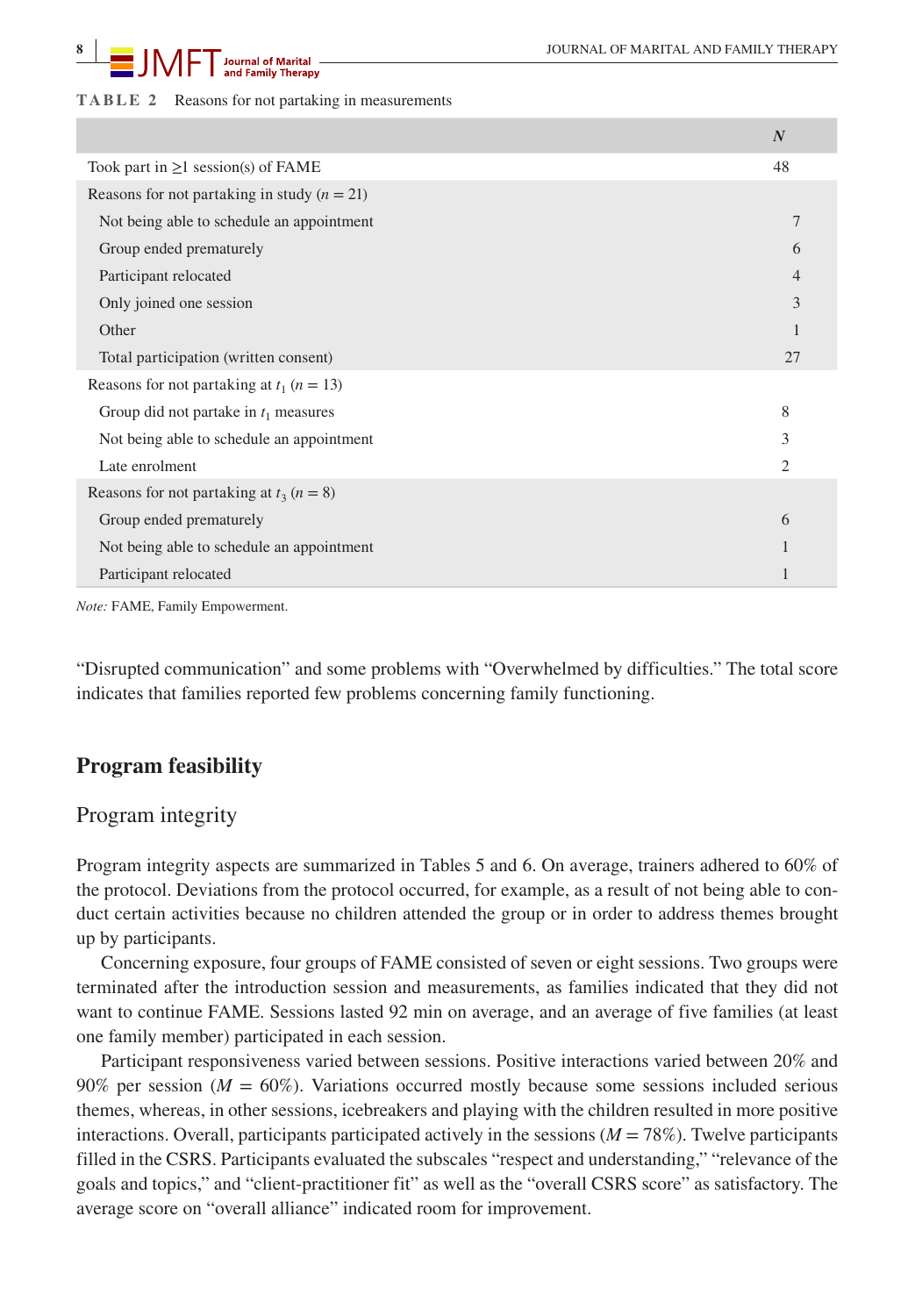

|  |  |  |  |  | <b>TABLE 3</b> Demographics of study participants ( $N = 27$ ) |  |  |  |  |  |  |
|--|--|--|--|--|----------------------------------------------------------------|--|--|--|--|--|--|
|--|--|--|--|--|----------------------------------------------------------------|--|--|--|--|--|--|

| Variable*                                                | $n\left(\%\right)$ | M(SD)       | Range     |
|----------------------------------------------------------|--------------------|-------------|-----------|
| Gender ( $n = 27$ )                                      |                    |             |           |
| Female                                                   | 22(81.5)           |             |           |
| Male                                                     | 5(18.5)            |             |           |
| Age (years) $(n = 26)$                                   |                    | 34.6(8.8)   | $21 - 56$ |
| Country of origin $(n = 27)$                             |                    |             |           |
| Eritrea                                                  | 10(37.0)           |             |           |
| Armenia                                                  | 7(25.9)            |             |           |
| Syria                                                    | 3(11.1)            |             |           |
| Other                                                    | 5(18.5)            |             |           |
| Missing                                                  | 2(7.4)             |             |           |
| Number of children in family $(n = 19)$                  |                    | 2.16(1.4)   | $1 - 6$   |
| Time since arrival in Netherlands<br>(months) $(n = 18)$ |                    | 47.8 (38.0) | $2 - 108$ |
| Living location $(n = 27)$                               |                    |             |           |
| Asylum center                                            | 20(74.1)           |             |           |
| Family location                                          | 7(25.9)            |             |           |
| Partner ( $n = 25$ )                                     |                    |             |           |
| Yes                                                      | 13(52.0)           |             |           |
| N <sub>o</sub>                                           | 12(48.0)           |             |           |

\*The number of participants for whom data were available are given in parentheses.

#### **TABLE 4** Baseline measurements on depression, anxiety, and family functioning

|                                      | $\boldsymbol{n}$ | M(SD)      |
|--------------------------------------|------------------|------------|
| PHQ-4 anxiety <sup>a</sup>           | 14               | 4.1(2.1)   |
| PHQ-4 depression <sup>a</sup>        | 14               | 2.9(2.3)   |
| PHO-4 total                          | 14               | 7.0(4.2)   |
| SCORE-15 strengths and adaptability  | 10               | 10.6(5.6)  |
| SCORE-15 overwhelmed by difficulties | 9                | 14.3(5.4)  |
| SCORE-15 disrupted communication     | 9                | 10.1(5.0)  |
| SCORE-15 total                       | 9                | 35.2(15.3) |

*Abbreviations:* : PHQ-4, patient health questionnaire for depression and anxiety; SCORE-15, systemic clinical outcome and routine evaluation.

 ${}^{\text{a}}$ Cut-off score (positive for screening purposes) = 3.

The scores for quality of delivery varied widely from 100% (introducing activities) to 13% (practicing with new behavior). During several sessions, the components "organizing subgroups" and "letting parents take responsibility for children" were not applicable, as no children attended the respective sessions.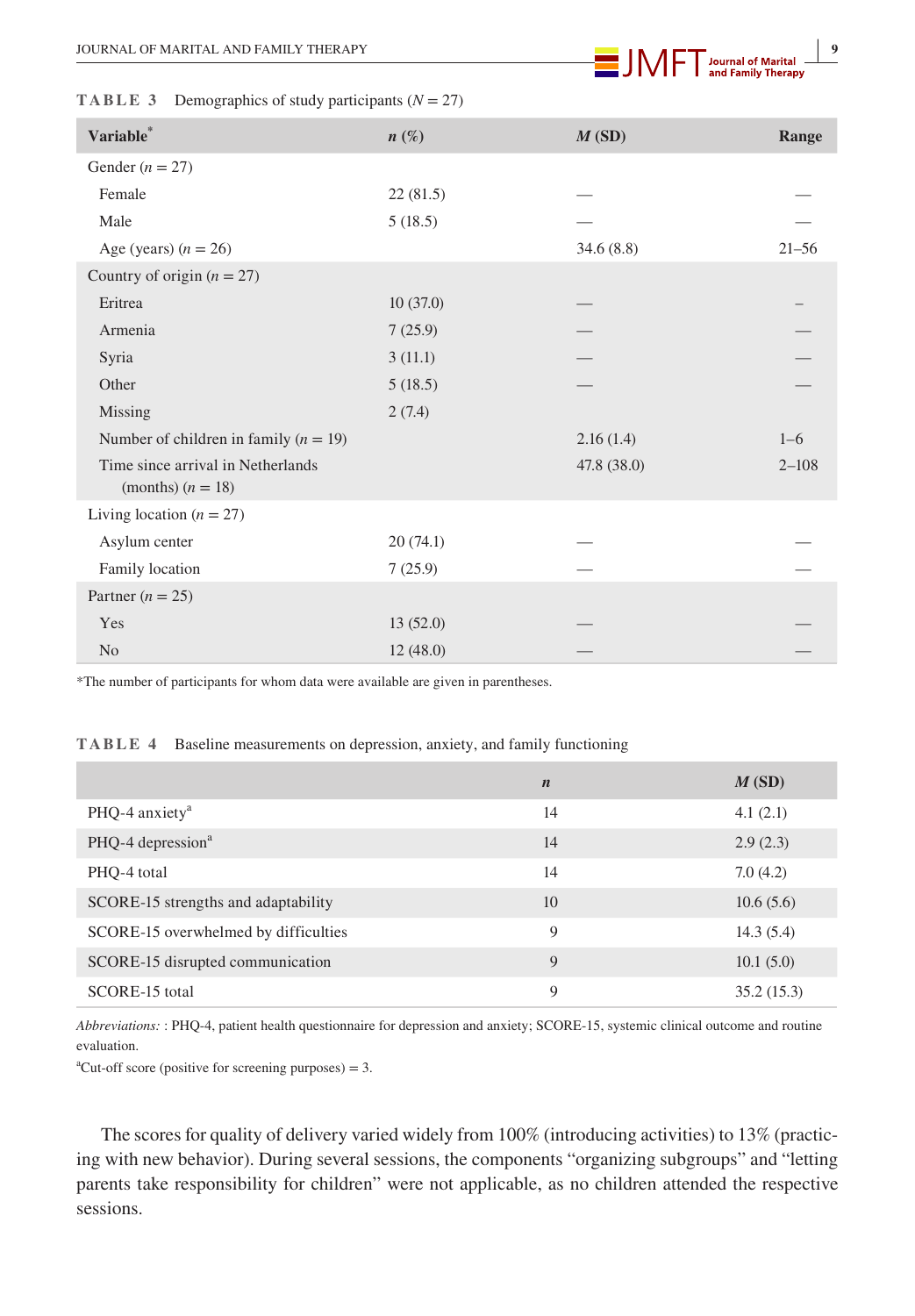#### **TABLE 5** Program integrity: the extent to which the program was implemented as intended

|                                            | M(SD)       | Range         |
|--------------------------------------------|-------------|---------------|
| Adherence $(\%)$                           | 60.0(22.8)  | $6.7 - 93.8$  |
| Exposure                                   |             |               |
| Number of sessions                         | 5.3(3.0)    | $1 - 8$       |
| Duration of sessions (minutes)             | 91.6(16.7)  | $60 - 120$    |
| Number of families present                 | 5.0(3.3)    | $1 - 14$      |
| Responsiveness                             |             |               |
| Positive interactions $(0-100)$            | 59.5 (20.4) | $20 - 90$     |
| Active participation $(0-100)$             | 78.0 (7.9)  | $59 - 90$     |
| Child session rating scale $(CSRS)^{a}$    |             |               |
| Respect and understanding $(0-10)$         | 9.3(1.2)    | $2.0 - 10.0$  |
| Relevance of the goals and topics $(0-10)$ | 9.5(.5)     | $8.0 - 10.0$  |
| Client-practitioner fit $(0-10)$           | 9.2(1.1)    | $4.7 - 10.0$  |
| Overall alliance $(0-10)$                  | 8.9(1.5)    | $4.6 - 10.0$  |
| Total $(0-40)$                             | 36.8(3.4)   | $23.9 - 40.0$ |

a Filled in by 12 participants.

**TABLE 6** Quality of delivery: the percentage to which trainers applied therapeutic skills and competence specific to FAME

|                                                  | $%$ Yes | % Sometimes | $\%$ No  | %<br>N/A       |
|--------------------------------------------------|---------|-------------|----------|----------------|
| Introducing activities                           | 100     | $\Omega$    | $\Omega$ | $\overline{0}$ |
| Organizing subgroups                             | 29.0    | 22.6        | $\Omega$ | 48.4           |
| Taking distance                                  | 51.6    | 29.0        | 3.2      | 16.1           |
| Continuously being on the move between families  | 74.2    | 19.4        | $\Omega$ | 6.5            |
| Zooming in on interactions                       | 54.8    | 16.1        | 6.5      | 22.6           |
| Asking about perspectives/reflections            | 90.3    | 3.2         | $\Omega$ | 6.5            |
| Letting parents take responsibility for children | 22.6    | 45.2        | 3.2      | 29.0           |
| Practicing with new behavior                     | 13.3    | 33.3        | 33.3     | 20.0           |
| Emphasizing link between group and home          | 93.5    | $\Omega$    | $\Omega$ | 6.5            |

Abbreviation: N/A, not applicable.

## **Evaluation by trainers**

## Factors promoting feasibility

Four of the five trainers, who together were present in all sessions offered, took part in the focus group. They reported several factors promoting the feasibility of FAME, including collaboration with local professionals. Although the manual of FAME facilitated its feasibility, trainers highlighted the importance of flexibility and deviating from the protocol to address specific group needs. Trainers reported that the structure (icebreaker, activity focused on theme, and closure) and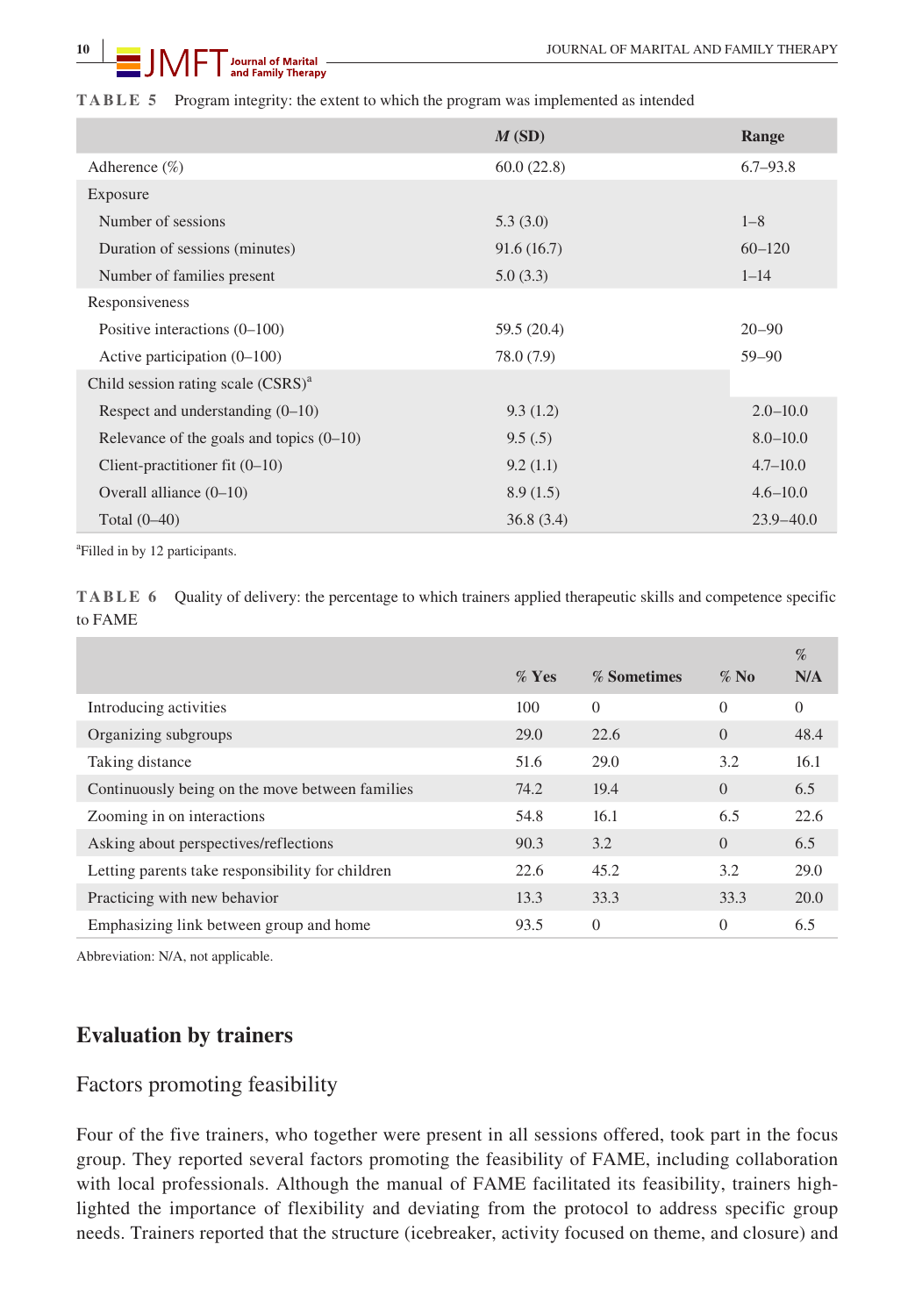

core themes of the program (mentalization, recognition of problems, and parental resilience) were useful.

Trainer: The theoretical background of this program is different from parenting programs that focus more on rewarding, ignoring and punishing, and this is really about mentalizing.

## Factors interfering with feasibility

Trainers reported several factors that interfered with the feasibility of FAME. It was not always possible to carry out all activities, for example, when participating families had limited time because of other obligations. Moreover, as a result of issues such as relocations, sometimes, only one or two families attended the session. Finally, trainers stated that there were difficulties with organizing a suitable location, as two different rooms had to be available in order to offer separate activities to parents and children.

Another factor limiting the feasibility concerned difficulties in recruiting and motivating families to take part in FAME. It was often difficult to prioritize FAME when families were faced with pressing issues, such as concerns linked to the asylum procedure.

Although offering FAME to parents as well as children allows families and trainers to work with interactions coming up during FAME sessions, it was difficult to address topics such as harsh parenting and daily stressors when children were present. In addition, the presence of children sometimes caused stress for parents as children walked in and out of the room and asked for their attention during the session. Moreover, adolescents did not want to join FAME together with their parents. Trainers noted that, to increase the feasibility, it might help to decide together with the parents whether children should take part in FAME. One trainer noted that it is important to explain in more depth why children are invited to the group, as illustrated by the following quote:

Trainer: How I imagined it at the start, I thought: OK, the group is a sort of reflection of daily life, children are always there. Whether you're stressed or not, whether you're having fun or not, they're present. So as much as possible [...] you have to be available, and how do you do that. And that is what you practice within the group. But I wonder if parents are aware of this and if they know what they're working on at that time.

## **Evaluation by participants**

Complete pre- and post-FAME measurements were available for six participants. For illustrative purposes, their qualitative and quantitative evaluations are described below.

## Strengths of FAME

Four participants found FAME useful. Most participants  $(n = 4)$  stated coming together with other families allowed for sharing perspectives, ideas, and experiences. For example, participants explained that they learned how others deal with similar problems. Several participants found the concrete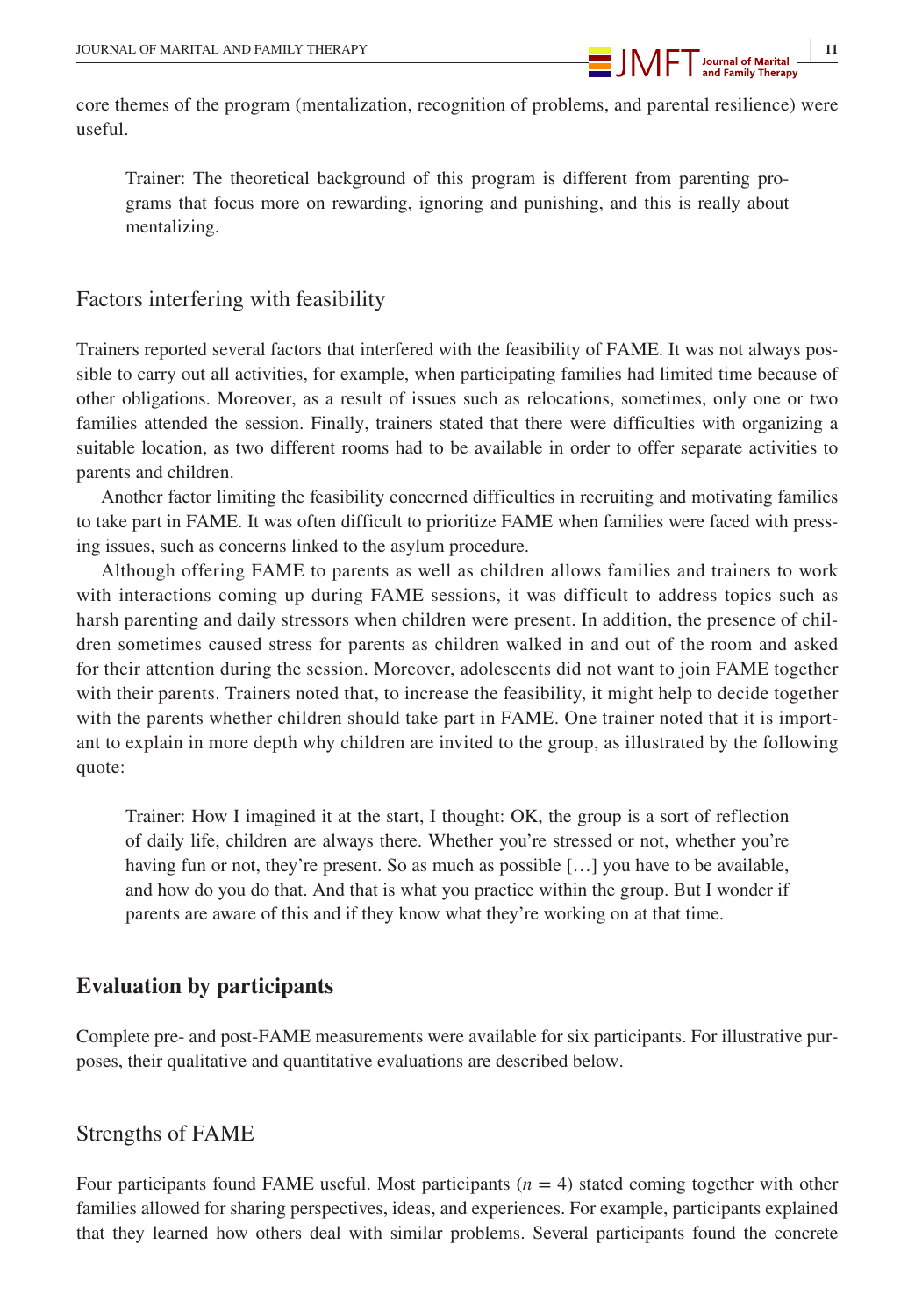exercises and advice offered during FAME helpful. For example, one mother felt relieved after writing down her problems and throwing them in the metaphorical "bucket" (defining insolvable and solvable problems). A father added that the metaphor of the treasure chest helped him to find solutions for his problems. A mother emphasized that FAME increased her awareness of the impact of stress on her children and of the importance of protecting them from stress-related reactions, as illustrated by the following quote:

I did see a lot of changes. Especially what I learned during the course: if I feel stress, that's not a good sign for my daughter, and I can't take care of my daughter that well. [...]. If I don't have a lot of stress I can take better care of my baby. And also that I show the stress less to my daughter. So that I go away from her if I have stress, and not show her.

## Weaknesses of FAME

Two participants did not find FAME useful. Both stated that although important subjects were addressed, there was insufficient time to discuss these subjects in depth, and too much time was spent on subjects that did not concern parenting and on problems that could not be solved. In addition, several participants  $(n = 3)$  reported that although they felt supported by the other families and trainers during FAME, they did not experience a change in social support outside the group. Two participants added that their future was too insecure and/or there were no solutions offered for (continuous) stressors. A mother added:

[Nothing changed.] This is due to my procedure. Four families have been deported from the asylum center. This causes a lot of stress, I cannot control it. This isn't going any better now.

## Impact of FAME

Several participants  $(n = 4)$  reported an impact of FAME. For example, some experienced a decrease in worrying, feelings of helplessness, stress, or anger. Others noted that they were more patient or calm. Moreover, a mother explained that FAME increased her understanding of her children's perspectives.

## Family functioning and distress

Table 7 shows the mean total PHQ-4 and SCORE-15 scores for each participant at  $t_1$  and  $t_3$ . The participants who filled in the pre- as well as the post-FAME questionnaires took part in most sessions of FAME. Two of the six participants who completed the PHQ-4 measurements reported improvements in depression and anxiety scores from  $t_1$  to  $t_3$ , as indicated by the RCI. The other four participants reported no significant change in depression and anxiety scores. One of the five participants who completed the SCORE-15 reported an improvement in family functioning from  $t_1$  to  $t_3$ . The other four participants reported no significant change in family functioning.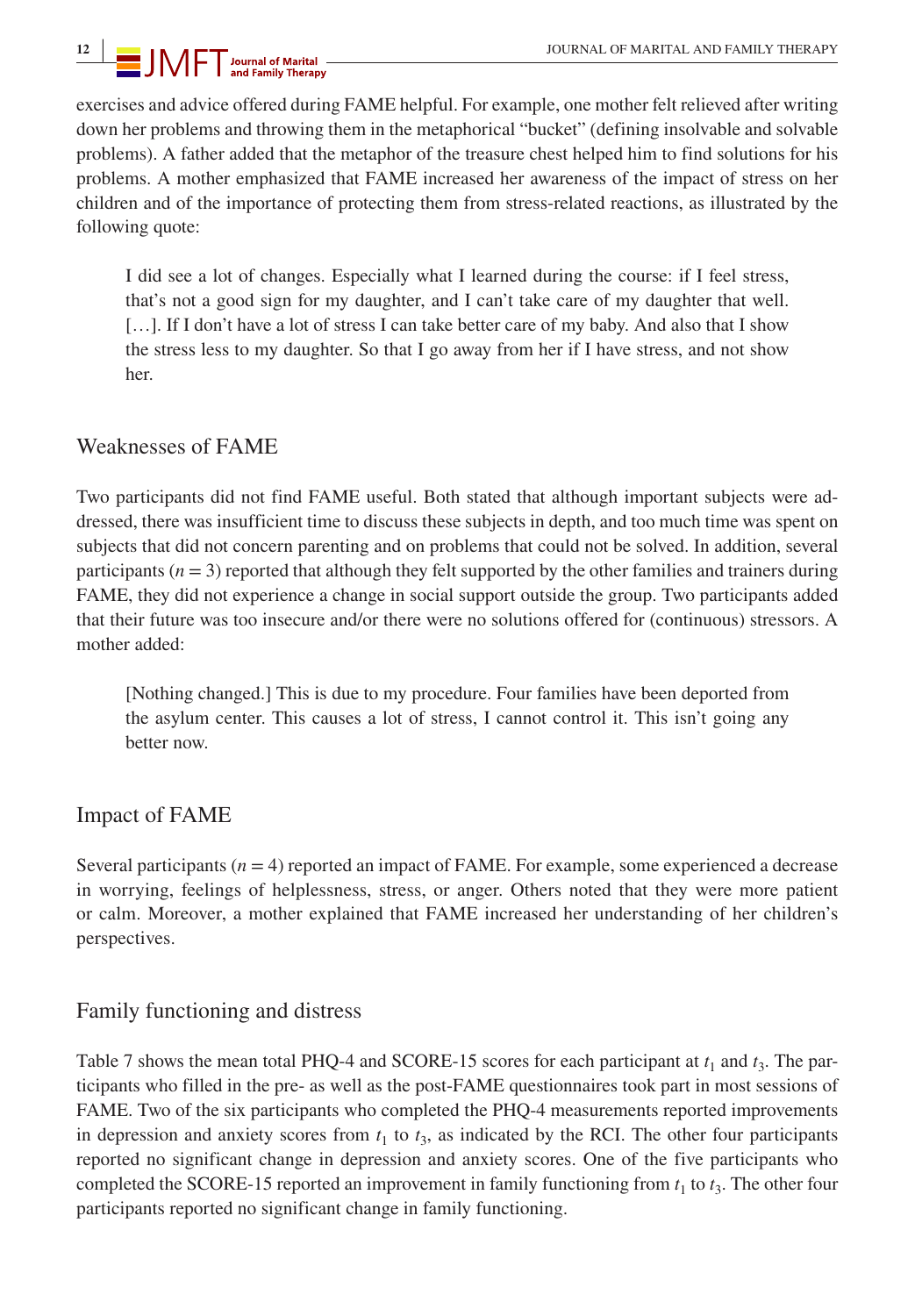| Participant no | <b>PHQ-4</b><br>$t_1(M)$                                                                                                                                                                                                                                                                                                                                                                               | <b>PHQ-4</b><br>$t_3(M)$ | <b>RCI PHQ-4</b><br>$t_1 - t_3$ | <b>SCORE-15</b><br>$t_1(M)$ | <b>SCORE-15</b><br>$t_3(M)$ | <b>RCI SCORE-15</b><br>$t_1 - t_3$ |
|----------------|--------------------------------------------------------------------------------------------------------------------------------------------------------------------------------------------------------------------------------------------------------------------------------------------------------------------------------------------------------------------------------------------------------|--------------------------|---------------------------------|-----------------------------|-----------------------------|------------------------------------|
|                | $\mathfrak{D}_{1}^{(1)}=\mathfrak{D}_{2}^{(2)}=\mathfrak{D}_{2}^{(1)}=\mathfrak{D}_{2}^{(1)}=\mathfrak{D}_{2}^{(1)}=\mathfrak{D}_{2}^{(1)}=\mathfrak{D}_{2}^{(1)}=\mathfrak{D}_{2}^{(1)}=\mathfrak{D}_{2}^{(1)}=\mathfrak{D}_{2}^{(1)}=\mathfrak{D}_{2}^{(1)}=\mathfrak{D}_{2}^{(1)}=\mathfrak{D}_{2}^{(1)}=\mathfrak{D}_{2}^{(1)}=\mathfrak{D}_{2}^{(1)}=\mathfrak{D}_{2}^{(1)}=\mathfrak{D}_{2}^{(1$ | $\overline{4}$           | .83                             | $\equiv$ <sup>a</sup>       |                             |                                    |
| $\overline{2}$ | 6                                                                                                                                                                                                                                                                                                                                                                                                      | 5                        | $-.41$                          | 27                          | 33                          | .96                                |
| 3              | $\mathbf Q$                                                                                                                                                                                                                                                                                                                                                                                            | 6                        | $-1.24$                         | 36                          | 30                          | $-.96$                             |
| $\overline{4}$ | $\mathbf Q$                                                                                                                                                                                                                                                                                                                                                                                            | 7                        | $-.83$                          | 21                          | 26                          | .80                                |
| 5              | 12                                                                                                                                                                                                                                                                                                                                                                                                     | 5                        | $-2.89$ <sup>*</sup>            | 59                          | 46                          | $-2.07$ <sup>*</sup>               |
| 6              | 12                                                                                                                                                                                                                                                                                                                                                                                                     | 7                        | $-2.07$ <sup>*</sup>            | 54                          | 46                          | $-1.21$                            |

**TABLE 7** Reliable change indexes on PHQ-4 and SCORE-15 scores per participant ( $N = 6$ ) from  $t_1$  to  $t_3$ 

Abbreviations: PHQ-4, patient health questionnaire for depression and anxiety; RCI, reliable change index; SCORE-15, systematic clinical outcome and routine evaluation.

a Data on the SCORE-15 are missing as the family only consisted of mother and baby.

\*Clinically significant decrease.

## **DISCUSSION**

This study is the first to investigate the feasibility of FAME, a preventive multifamily program for asylum seeker families.

## **Program integrity**

We found that several deviations to the program protocol occurred. Two groups were discontinued after the introduction session. As a result, exposure to FAME differed per family, as the number of families attending the sessions, and the number of sessions per group varied widely. Overall, families participated actively in the program. According to the trainers, factors promoting the feasibility of FAME included collaborating with local professionals and using the FAME manual. Factors limiting feasibility included constraints in time, attendance, and physical space.

## **Evaluations, family functioning, and distress**

A small group of participants took part in all measurements. Several participants stated that they had appreciated gathering with multiple families. Although not all participants noted an impact of FAME, some had developed new coping strategies and were more aware of the impact of stress on their child(ren). The quantitative results offer an indication that FAME might coincide with a decrease in anxiety and depression. However, only one of the participants reported a statistically significant improvement in family functioning. This might be an indication that FAME, in its current form, has a limited impact on the improvement of family functioning in asylum seeker families.

## **Methodological challenges**

Several methodological challenges arose during the implementation and evaluation of FAME. As challenges in the recruitment, inclusion, and retention of families were anticipated, several measures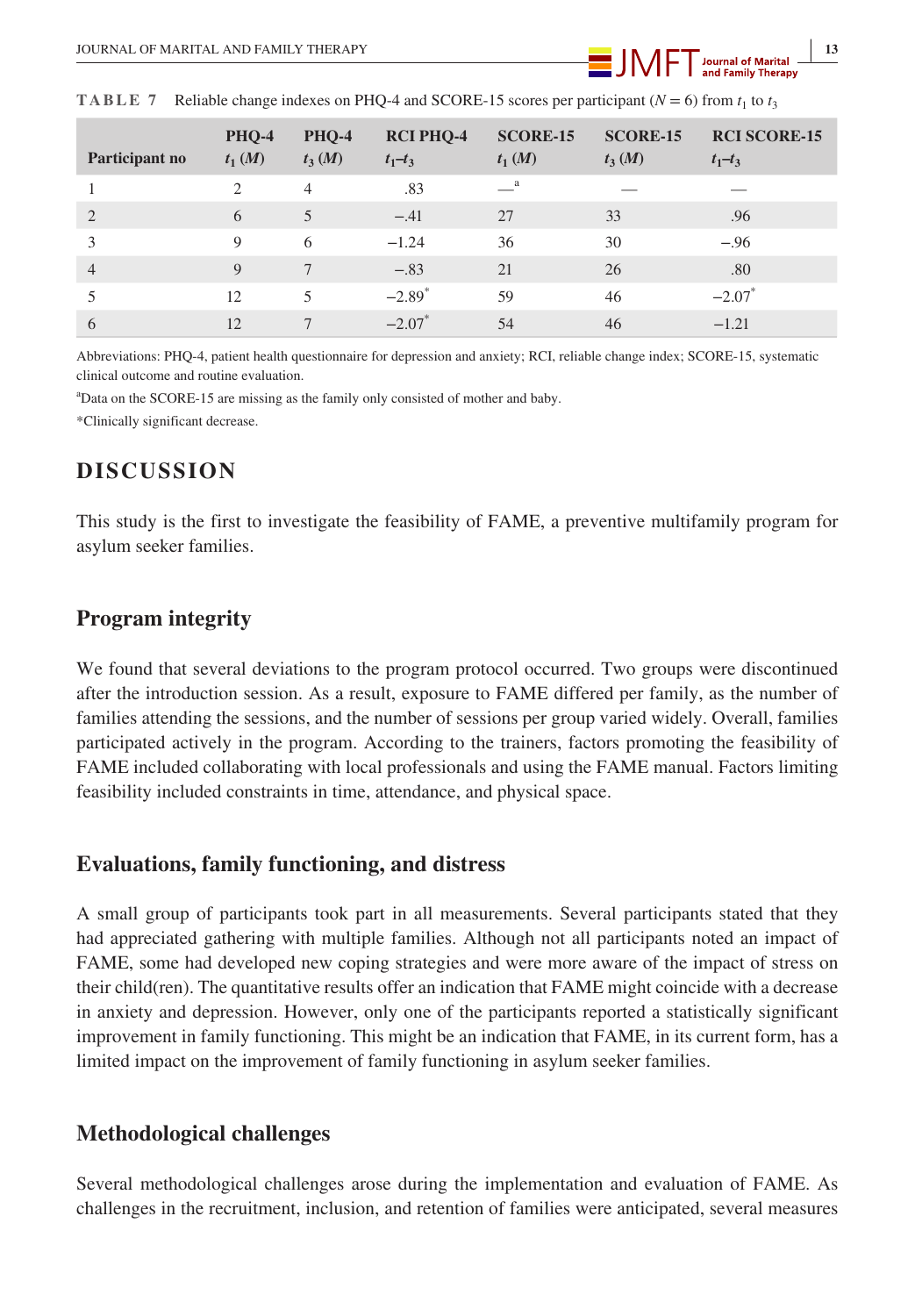were planned to limit the impact of these challenges, as described in the published study protocol (Van Es et al., 2019). For example, an introduction session was offered to inform families about FAME and to exchange mutual expectations, as suggested by Asen and Scholz (2010). In addition, trainers and interpreters went door to door to invite families to take part prior to each session. Researchers visited the living locations on multiple occasions to offer participants several opportunities to take part in the measurements. However, some challenges could not be overcome, such as participants facing deportation, families relocating, and new families moving into the center.

## **Implementation challenges**

Trainers noted that they found it difficult to compromise between adhering to the study protocol and deviating from the protocol to adjust to the families' needs. Although higher program adherence is expected to lead to better outcomes, several studies have indicated that some adaptions to a program can lead to more positive program evaluations and better outcomes possibly because trainers adapt the program to the participants' needs (Kösters et al., 2017; Durlak & DuPre, 2008). Studying program integrity as well as program outcomes could shed light on whether adaptations have led to more positive evaluations and outcomes (Perepletchikova & Kazdin, 2005; Perepletchikova et al., 2009). Unfortunately, this study does not allow for drawing any conclusions on the impact of program integrity on program outcomes because of the small sample size and low response rate.

Deviations from the protocol in this study were mostly due to the absence of children and trainers taking time to address themes brought up by participants. Parents and trainers were often hesitant to discuss certain sensitive topics in the presence of the children. Other studies describing multifamily therapy have addressed this issue by conducting separate groups for parents and children, for example, only including the children at the start and end of each session (Fristad et al., 2009). Calvo et al., (2014) noted that it is more suitable to offer parallel groups to adolescents and their parents, as adolescents face developmental challenges such as differentiation from their parents. Therefore, a clear explanation should be offered on why children are invited, worries that parents have concerning the attendance of their children should be addressed, and parents should be involved in deciding whether or not to invite the children.

Asylum seeker families face several continuous stressors, such as uncertainty, concerning their asylum status and financial difficulties. Fazel and Betancourt (2018) stated that, as a result, it might be difficult to prioritize other concepts such as mental health. Although several participants found FAME useful, some added that FAME could not address these important continuous stressors, as the program does not offer any practical solutions. This finding highlights the importance of managing expectations (FAME does not offer practical solutions) and offering clear psycho-education (FAME aims to offer ways to cope with worries and stress caused by the problems). When offering a program to refugee families, it is important to assess whether key elements of the program match the needs of the families (Weine, 2011). FAME addresses families' needs in a culturally sensitive, flexible manner. However, for some families, FAME might not be offered at the right time, as other priorities, such as moving house and asylum procedures, require their attention.

## **Limitations**

Several limitations of the study must be noted. Firstly, because of the small sample and low response rate, we cannot draw conclusions about the effectiveness of FAME. Secondly, we were not able to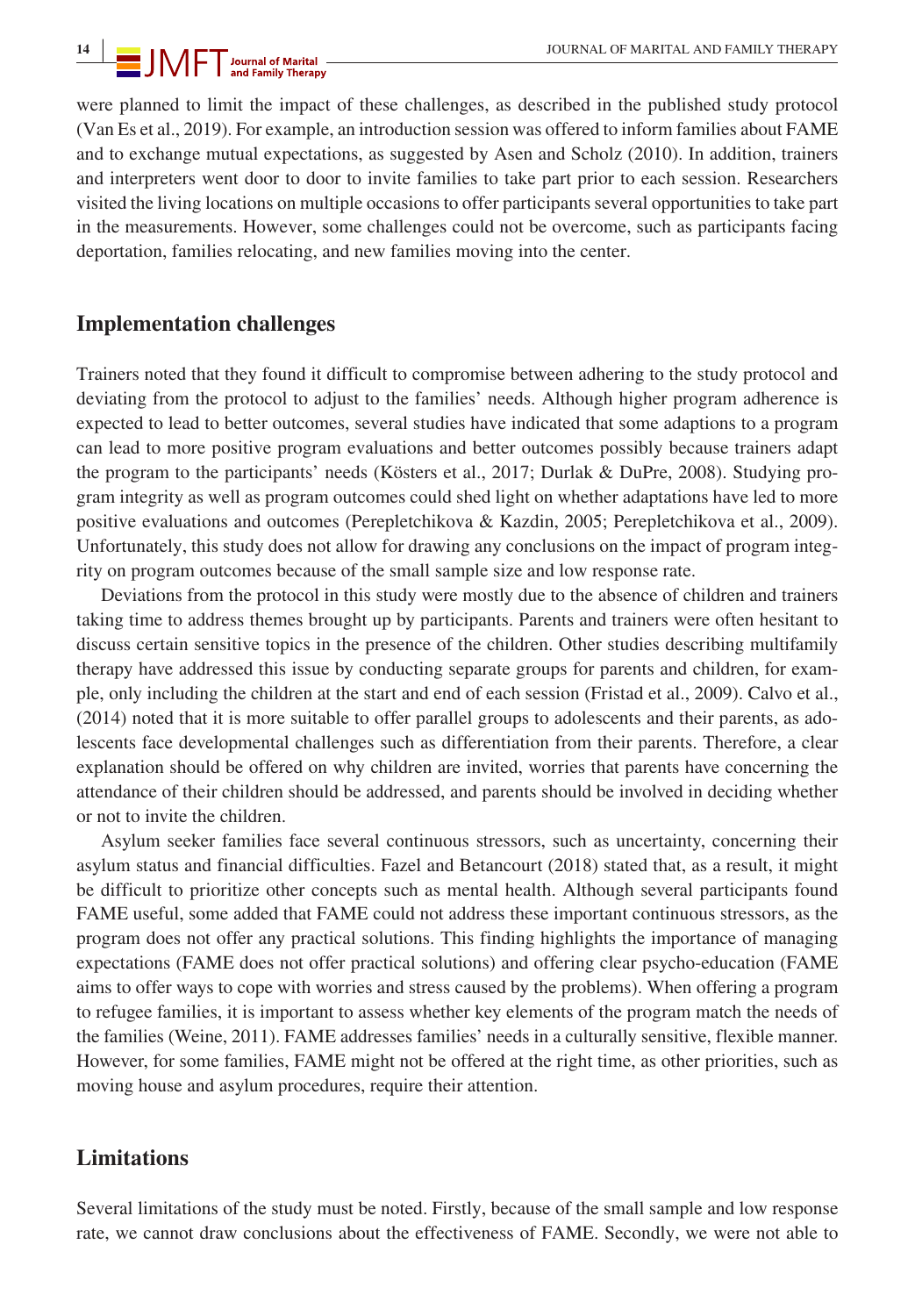

explore why two groups discontinued after the introduction session. Thirdly, social desirability bias may have occurred due to (co-)trainers conducting the follow-up interviews/focus groups. Finally, to our knowledge, no standardized and culturally appropriate measures exist to assess family functioning in the wide range of cultural backgrounds of the study participants. There is a need for the development of culturally sensitive assessments of family processes (Weine et al., 2008).

## **Recommendations**

When planning an intervention in the context of trauma and resettlement, several challenges will exist. As Weine (2011) stated: "The required efforts would be substantial, but then so would the pay-offs" (p. 426). Our findings indicate several implications and recommendations for the implementation of FAME. Firstly, we recommend collaborating with local professionals, who can offer information on how to address families, can aid with inviting and motivating families to join the introduction session, and can be trained to offer FAME themselves. Moreover, to improve the feasibility of FAME, several conditions should preferably be met when selecting locations, including sufficient space, time, and a minimum number of participating families. Attendance rates can be improved by ensuring that there is a match between the needs of the asylum seeker families and the aims of FAME. The implementation of FAME can be improved by putting more emphasis on psycho-education and explaining more clearly why a certain group is invited to participate, why FAME is offered, and why parents as well as children are asked to participate. Finally, flexibility in meeting families' needs will likely contribute to higher retention.

Recommendations for future research include flexibility in research methods to accommodate challenges inextricably linked to the conducting research with asylum seekers in the setting of asylum centers. We made several adaptations to the original research protocol to increase the feasibility of the study. Because of the language barrier, we preferred using the more visual child version of the SRS for studying parents' evaluations of therapeutic alliance. We also decided not to use videotapes, as participants might be hesitant to give their permission to use these measurements. In addition, the feasibility of a pre–post-test design is highly impacted by offering an open group where families can join FAME in a later session or have to stop early because of relocations. Offering a program to a group of culturally diverse refugee families in resettlement calls for modifications in response to learned lessons and contextual changes (Weine, 2011). Future studies should include qualitative measures in order to give room to participants' voices and increase our understanding on whether and how FAME addresses their needs. By using qualitative data, researchers can explore whether other factors asylum seeker families are faced with, such as news concerning the asylum procedure or stress concerning relocations, have an impact on the outcomes.

## **CONCLUSION**

Few studies have focused on the evaluation of multifamily programs for asylum seekers families (Slobodin & de Jong, 2015), and to our knowledge, this is the first to evaluate the feasibility of a multifamily program designed specifically for asylum seeker families in the Netherlands. Several challenges to the feasibility of the implementation and evaluation of FAME were encountered. When offering a preventive family-focused program, we advise to (a) invest in the practical organization of the group whilst also allowing flexibility to address families' specific needs; (b) offer clear expectation management and psycho-education; and (c) evaluate the group in an accessible manner, allowing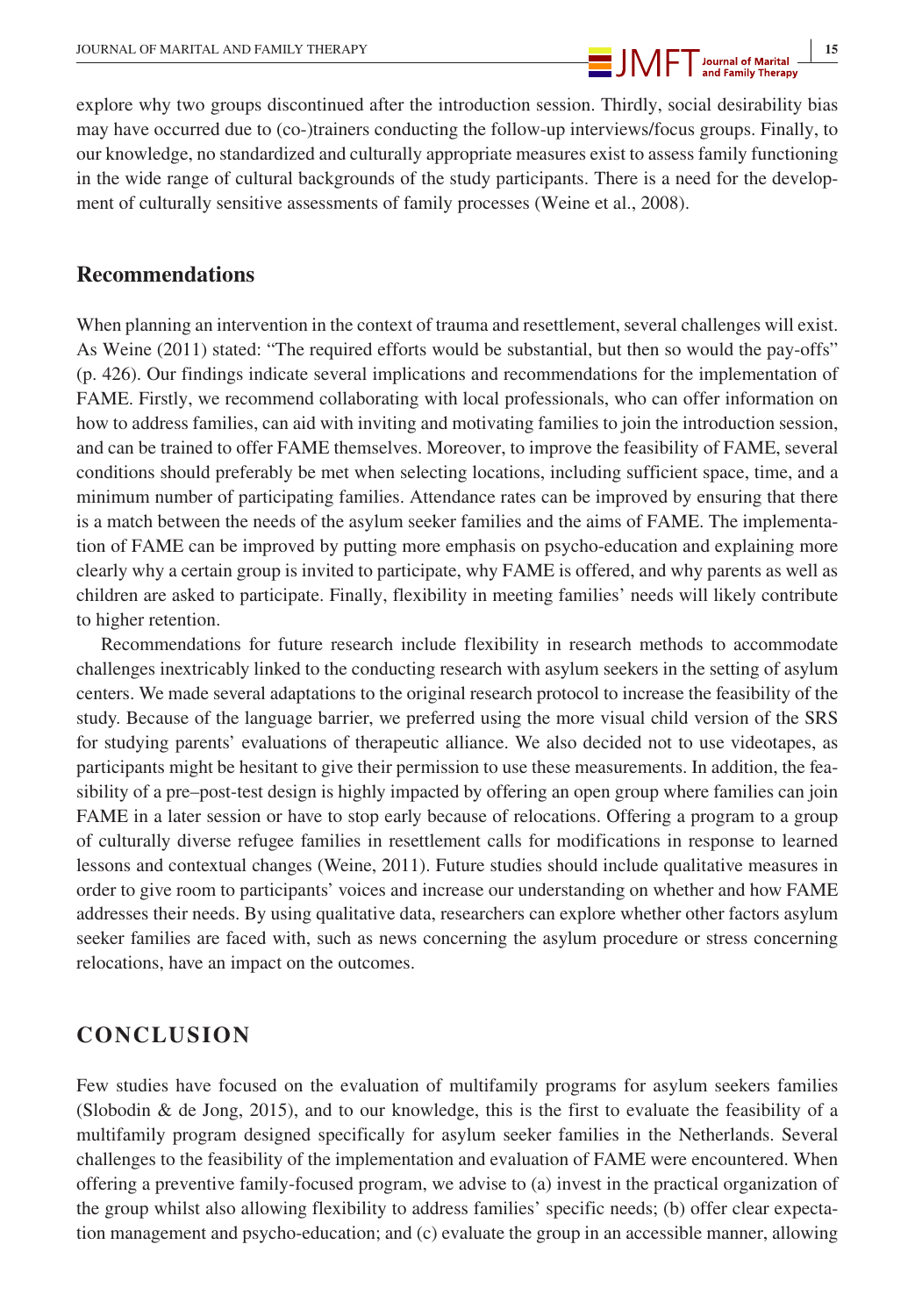flexibility in the assessments, as it concerns a preventive, open group that is prone to contextual changes.

## **ACKNOWLEDGEMENTS**

We would like to thank the participating families, our colleagues Adriana Jasperse and Julia Bala, our co-trainer Malika Zarioh, and the students who assisted with the data collection. We are also grateful to the local professionals at the asylum centers who aided us during the study.

## **ORCID**

*Carlijn M. van Es*  $\bullet$  <https://orcid.org/0000-0002-5172-8232>

## **REFERENCES**

Allen, J. G., Fonagy, P., & Bateman, A. W. (2008). *Mentalizing in clinical practice*. American Psychiatric Publisher.

- Asen, E. (2002). Multiple family therapy: An overview. *Journal of Family Therapy*, *24*(1), 3–16. [https://doi.](https://doi.org/10.1111/1467-6427.00197) [org/10.1111/1467-6427.00197](https://doi.org/10.1111/1467-6427.00197)
- Asen, E., & Scholz, M. (2010). *Multi-family therapy: Concepts and techniques*. Routledge.
- Ballard, J., Wieling, E., & Forgatch, M. (2017). Feasibility of implementation of a parenting intervention with Karen refugees resettled from Burma. *Journal of Marital and Family Therapy*, *2*(44), 220–234.<https://doi.org/10.1111/jmft.12286>
- Bateman, A., & Fonagy, P. (2013). Mentalization-based treatment. *Psychoanalytic Inquiry*, *33*(6), 595–613. [https://doi.](https://doi.org/10.1080/07351690.2013.835170) [org/10.1080/07351690.2013.835170](https://doi.org/10.1080/07351690.2013.835170)
- Betancourt, T. S., & Khan, K. T. (2008). The mental health of children affected by armed conflict: Protective processes and pathways to resilience. *International Review of Psychiatry*, *20*(3), 317–328. [https://doi.org/10.1080/09540](https://doi.org/10.1080/09540260802090363) [260802090363](https://doi.org/10.1080/09540260802090363)
- Biringen, Z. (2008). The emotional availability (EA) scales and the emotional attachment & emotional availability (EA2) clinical screener: Infancy/early childhood version; middle childhood/youth versions; therapist/interventionist manual; couple relationship manual.<http://emotionalavailability.com>
- Calvo, A., Moreno, M., Ruiz-Sancho, A., Rapado-Castro, M., Moreno, C., Sánchez-Gutiérrez, T., Arango, C., & Mayoral, M. (2014). Intervention for adolescents with early-onset psychosis and their families: A randomized controlled trial. *Journal of the American Academy of Child & Adolescent Psychiatry*, *53*(6), 688–696. [https://doi.](https://doi.org/10.1016/j.jaac.2014.04.004) [org/10.1016/j.jaac.2014.04.004](https://doi.org/10.1016/j.jaac.2014.04.004)
- Carroll, C., Patterson, M., Wood, S., Booth, A., Rick, J., & Balain, S. (2007). A conceptual framework for implementation fidelity. *Implementation Science*, *2*, 40.<https://doi.org/10.1186/1748-5908-2-40>
- Centraal Orgaan opvang asielzoekers. (2020). *Jaarverslag 2019*. Centraal Orgaan opvang asielzoekers.
- Duncan, B. L., Miller, S. D., Sparks, J. A., Claud, D. A., Reynolds, L. R., Brown, J., & Johnson, L. D. (2003). The Session Rating Scale: Preliminary psychometric properties of a "working" alliance measure. *Journal of Brief Therapy*, *3*(1), 3–12.
- Durlak, J. A., & DuPre, E. P. (2008). Implementation matters: A review of research on the influence of implementation on program outcomes and the factors affecting implementation. *American Journal of Community Psychology*, *41*(3-4), 327–350.<https://doi.org/10.1007/s10464-008-9165-0>
- El-Khani, A., Maalouf, W., Baker, D. A., Zahra, N., Noubani, A., & Cartwright, K. (2020). Caregiving for children through conflict and displacement: A pilot study testing the feasibility of delivering and evaluating a light touch parenting intervention for caregivers in the West Bank. *International Journal of Psychology*, *55*, 26–39. [https://](https://doi.org/10.1002/ijop.12591) [doi.org/10.1002/ijop.12591](https://doi.org/10.1002/ijop.12591)
- Fazel, M., & Betancourt, T. S. (2018). Preventive mental health interventions for refugee children and adolescents in highincome settings. *The Lancet Child & Adolescent Health*, *2*(2), 121–132. [https://doi.org/10.1016/s2352-4642\(17\)30147-5](https://doi.org/10.1016/s2352-4642(17)30147-5)
- Fazel, M., Reed, R. V., Panter-Brick, C., & Stein, A. (2012). Mental health of displaced and refugee children resettled in high-income countries: Risk and protective factors. *The Lancet*, *379*(9812), 266–282. [https://doi.org/10.1016/](https://doi.org/10.1016/s0140-6736(11)60051-2) [s0140-6736\(11\)60051-2](https://doi.org/10.1016/s0140-6736(11)60051-2)
- Fristad, M. A., Verducci, J. S., Walters, K., & Young, M. E. (2009). Impact of multifamily psychoeducational psychotherapy in treating children aged 8 to 12 years with mood disorders. *Archives of General Psychiatry*, *66*(9), 1013– 1021. <https://doi.org/10.1001/archgenpsychiatry.2009.112>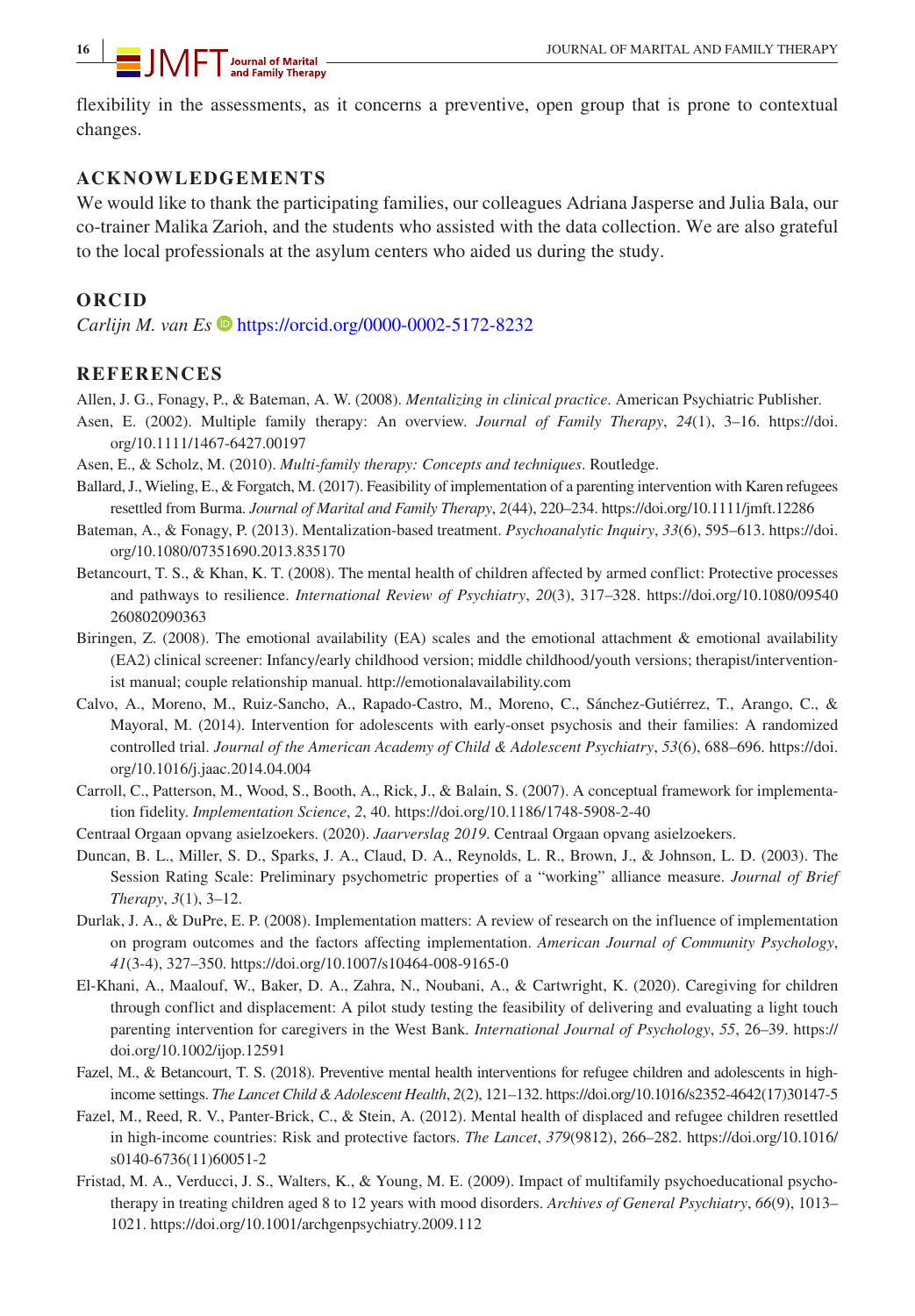- Hamilton, E., Carr, A., Cahill, P., Cassells, C., & Hartnett, D. (2015). Psychometric properties and responsiveness to change of 15-and 28-item versions of the SCORE: A family assessment questionnaire. *Family Process*, *54*(3), 454– 463. <https://doi.org/10.1111/famp.12117>
- Immigration and Naturalisation Service (2019). Asylum trends—Monthly reports on asylum applications in The Netherlands. [https://ind.nl/Documents/AT\\_2019.pdf](https://ind.nl/Documents/AT_2019.pdf)
- Jacobson, N. S., & Truax, P. (1992). Clinical significance: A statistical approach to defining meaningful change in psychotherapy research. *Journal of Consulting and Clinical Psychology*, *59*(1), 12–19. [https://doi.](https://doi.org/10.1037/0022-006X.59.1.12) [org/10.1037/0022-006X.59.1.12](https://doi.org/10.1037/0022-006X.59.1.12)
- Kim, H. W., Shin, C., Lee, S. H., & Han, C. (2021). Standardization of the Korean version of the patient health questionnaire-4 (PHQ-4). *Clinical Psychopharmacology and Neuroscience*, *19*(1), 104–111. [https://doi.org/10.9758/](https://doi.org/10.9758/cpn.2021.19.1.104) [cpn.2021.19.1.104](https://doi.org/10.9758/cpn.2021.19.1.104)
- Kliem, S., Moessle, T., Klatt, T., Fleischer, S., Kudlacek, D., Kröger, C., Brähler, E., Beutel, M. E., & Wiltink, J. (2016). Psychometric evaluation of an Arabic version of the PHQ-4 based on a representative survey of Syrian refugees. *Psychotherapie, Psychosomatik, Medizinische Psychologie*, *66*(9–10), 385–392.
- Kösters, M. P., Chinapaw, M. J., Zwaanswijk, M., van der Wal, M. F., Utens, E. M., & Koot, H. M. (2017). Friends for life: implementation of an indicated prevention program targeting childhood anxiety and depression in a naturalistic setting. *Mental Health & Prevention*, *6*, 44–50.
- Mooren, G. T. M., & Bala, J. (2016). *Goed ouderschap in moeilijke tijden: Handleiding voor meergezinsgroepen met vluchtelingen*. Pharos.
- Perepletchikova, F., Hilt, L. M., Chereji, E., & Kazdin, A. E. (2009). Barriers to implementing treatment integrity procedures: Survey of treatment outcome researchers. *Journal of Consulting and Clinical Psychology*, *77*(2), 212. <https://doi.org/10.1037/a0015232>
- Perepletchikova, F., & Kazdin, A. E. (2005). Treatment integrity and therapeutic change: Issues and research recommendations. *Clinical Psychology: Science and Practice*, *12*(4), 365–383.<https://doi.org/10.1093/clipsy.bpi045>
- Rohner, R. (2004). The parental "acceptance-rejection syndrome": Universal correlates of perceived rejection. *American Psychologist*, *59*(8), 830. <https://doi.org/10.1037/0003-066X.59.8.830>
- Sangalang, C. C., Jager, J., & Harachi, T. W. (2017). Effects of maternal traumatic distress on family functioning and child mental health: An examination of Southeast Asian refugee families in the US. *Social Science & Medicine*, *184*, 178–186. <https://doi.org/10.1016/j.socscimed.2017.04.032>
- Slobodin, O., & de Jong, J. (2015). Family interventions in traumatized immigrants and refugees: A systematic review. *Transcultural Psychiatry*, *52*(6), 723–742. <https://doi.org/10.1177/1363461515588855>
- Stewart, M., Dennis, C.-L., Kariwo, M., Kushner, K. E., Letourneau, N., Makumbe, K., Makwarimba, E., & Shizha, E. (2015). Challenges faced by refugee new parents from Africa in Canada. *Journal of Immigrant and Minority Health*, *17*(4), 1146–1156.<https://doi.org/10.1007/s10903-014-0062-3>
- Stratton, P., Bland, J., Janes, E., & Lask, J. (2010). Developing an indicator of family function and a practicable outcome measure for systemic family and couple therapy: The SCORE. *Journal of Family Therapy*, *32*(3), 232–258. [https://](https://doi.org/10.1111/j.1467-6427.2010.00507.x) [doi.org/10.1111/j.1467-6427.2010.00507.x](https://doi.org/10.1111/j.1467-6427.2010.00507.x)
- Stratton, P., Lask, J., Bland, J., Nowotny, E., Evans, C., Singh, R., Janes, E., & Peppiatt, A. (2014). Detecting therapeutic improvement early in therapy: Validation of the SCORE-15 index of family functioning and change. *Journal of Family Therapy*, *36*(1), 3–19.<https://doi.org/10.1111/1467-6427.12022>
- Thomas, D. R. (2003). A general inductive approach for qualitative data analysis. *American Journal of Evaluation*, *27*, 237.
- UNHCR. (2013). UNHCR global appeal 2013 update.<https://www.UNHCR.org/50a9f81ca.pdf>
- Utržan, D. S., & Wieling, E. A. (2020). A phenomenological study on the experience of Syrian asylum-seekers and refugees in the United States. *Family Process*, *59*(1), 209–228.<https://doi.org/10.1111/famp.12408>
- Van Ee, E., Kleber, R. J., Jongmans, M. J., Mooren, T. T., & Out, D. (2016). Parental PTSD, adverse parenting and child attachment in a refugee sample. *Attachment & Human Development*, *18*(3), 273-291.
- van Es, C. M., Mooren, G. T. M., Zwaanswijk, M., Te Brake, H., & Boelen, P. A. (2019). Family Empowerment (FAME): A pilot implementation and evaluation of a preventive multifamily programme for asylum seeker families. *European Journal of Psychotraumatology*, *10*(sup1), 73–73.
- Van IJzendoorn, M. H., & Sagi-Schwartz, A. (2008). Cross-cultural patterns of attachment: Universal and contextual dimensions. In J. C. P. R. Shaver (Ed.), *Handbook of attachment: Theory, research, and clinical applications* (pp. 880–905). The Guilford Press.